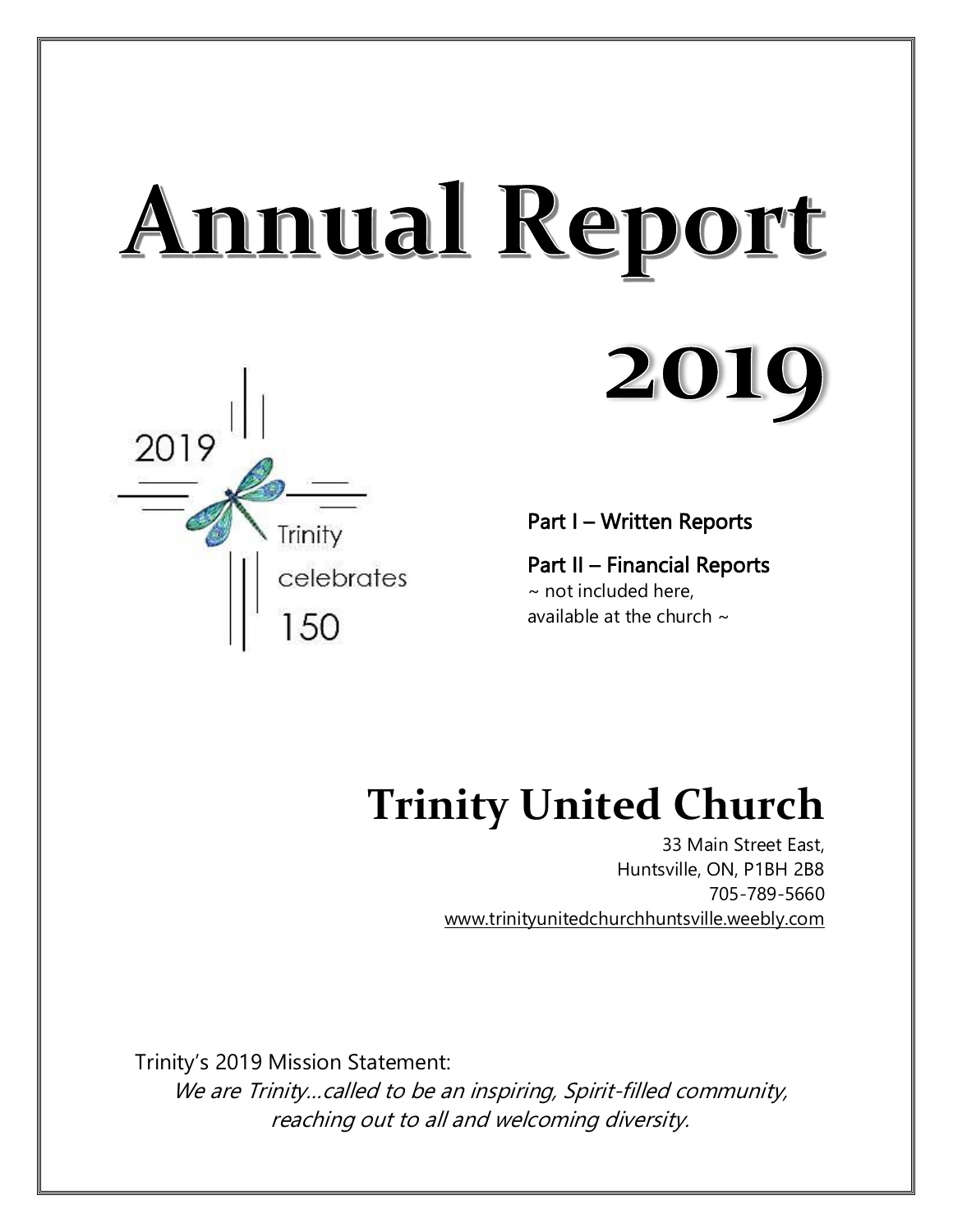

# **PART II FINANCIAL REPORTS**

Please contact the office for the Financial Reports or pick up a complete report on Sunday at Trinity.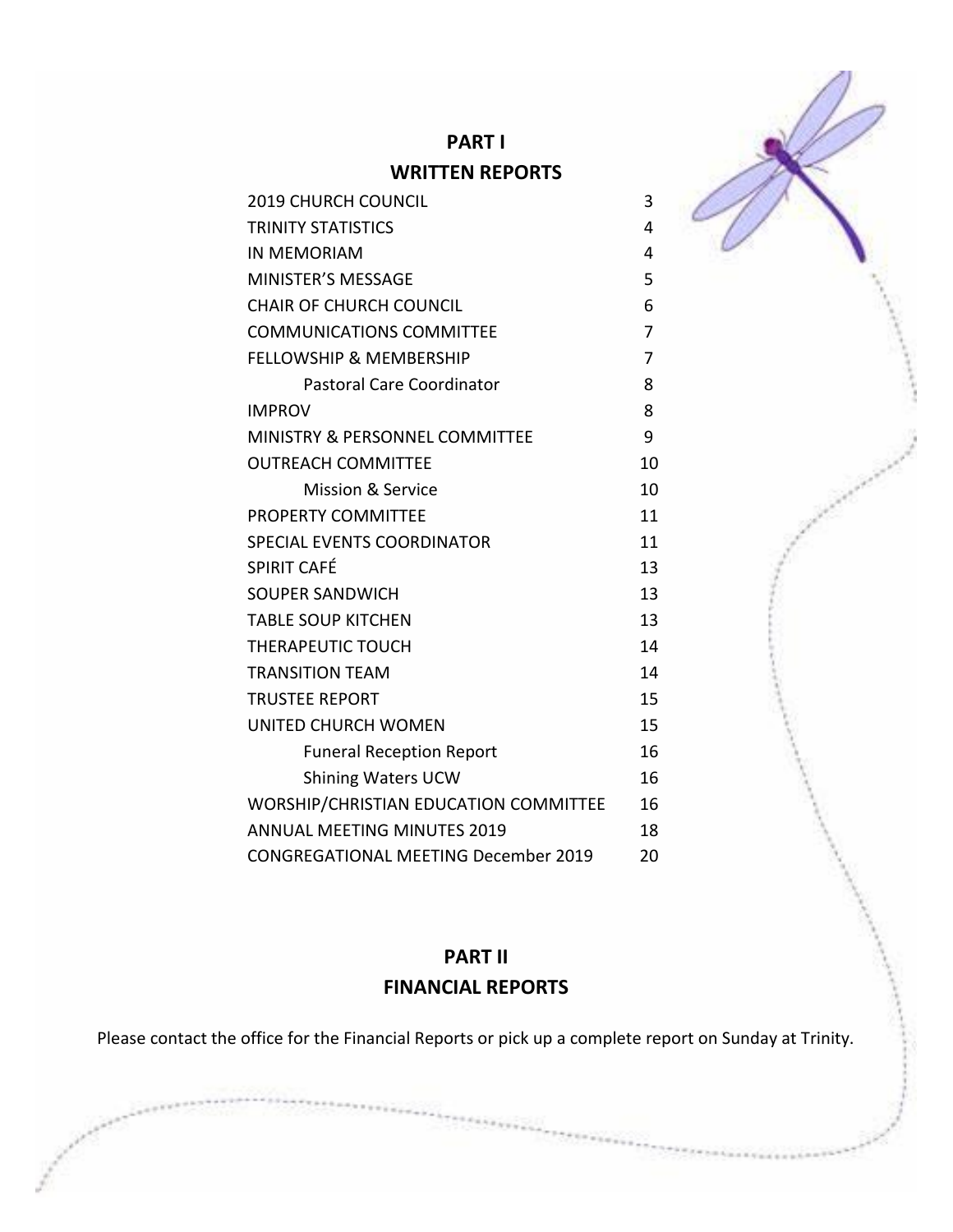### **Trinity United Church Council - 2019**

Chairperson – Julie Brushey Acting Secretary – Murray Arnold Minister – Rev. Murray Rounding

### **Communication Committee**

| Thelma Beaudry (3*) | 705-788-9672 |
|---------------------|--------------|
| Lynda Arnold (1)    | 705-635-3216 |
| Suzette Nelson (2)  | 705-789-3334 |
| Zelda Dwyer (3)     | 705-789-8935 |

### **Fellowship & Membership Committee**

| Ethel Robinson (1) | 705-789-1675 |
|--------------------|--------------|
| Eleanor Fry (2)    | 705-784-0681 |
| Marlene Schell (2) | 705-789-4363 |
| Marion Boddy (2)   | 705-789-9583 |
| Peggy Peterson (3) |              |

### **Finance Committee**

| Gord Mitchell (1)  | 705-789-2062 |
|--------------------|--------------|
| Doug Farrar (2*)   | 705-787-0641 |
| Shane Baker (2)    | 705-635-1202 |
| Ron Strickland (2) | 705-636-7985 |
| Larry Mitchell (3) | 705-789-5020 |

### **Ministry & Personnel Committee**

| Linda Martin (1)      | 705-789-3209 |
|-----------------------|--------------|
| Judy White (3*)       | 705-787-1553 |
| Pat Allinson (2*)     | 705-754-0291 |
| Susan Brenciaglia (3) | 705-788-1211 |

### **Outreach Committee**

| Diane Schamehorn (2*) | 705-789-2545 |
|-----------------------|--------------|
| Janice Elliott (1)    | 519-859-7183 |
| Bonnie Gaughan (2*)   | 705-789-5242 |
| Sylvia Leeder (3*)    | 705-685-7665 |
| Doris Monahan (3*)    | 705-789-4531 |
| Rick Boddy (2)        | 705-789-9583 |

(1) - years left on Council

\* - second & final 3-year term

### **Property Committee**

| Maurice McGill (2*)  | 705-646-4119 |
|----------------------|--------------|
| David Beaudry (3*)   | 705-788-9672 |
| Ed Behm (1)          | 705-787-0911 |
| Judy Hall (1)        | 705-789-1468 |
| Chuck McClelland (1) | 705-571-1229 |
| Kim Healey $(1^*)$   | 705-789-8684 |

### **Trustees**

| Murray Arnold (CH)  | 705-635-3216 |
|---------------------|--------------|
| Julie Brushey       | 705-789-8737 |
| Alastair Dunlop     | 705-789-4663 |
| <b>Ross Gilbert</b> | 705-789-2400 |
| Diane Litchfield    | 705-789-4525 |
| Bryan MacKenzie     | 705-784-0414 |
| Nancy Waxl          | 705-789-5679 |

### **Worship / Christian Education Committee**

| Carole Walsh (3*)   | 705-784-0619 |
|---------------------|--------------|
| Eva Black (1)       | 705-919-2491 |
| Sheila Petch (1)    | 705-783-8891 |
| Ellen Pickering (1) | 705-789-9317 |
| Lynne Thompson (1)  | 705-784-0661 |
| Wayne Witney (1)    | 519-938-6190 |
| Susan Brown (3)     | 705-788-4176 |
| Sue Hicks (3)       | 705-789-6196 |
|                     |              |

### **U.C.W.**

| Connie Goold | 705-787-8081 |
|--------------|--------------|
|              |              |

### **Regional Rep(s)**

| Will Gibson | 705-788-3385 |
|-------------|--------------|
|             |              |

### **Transition Team Representative**

Thelma Beaudry 705-788-9672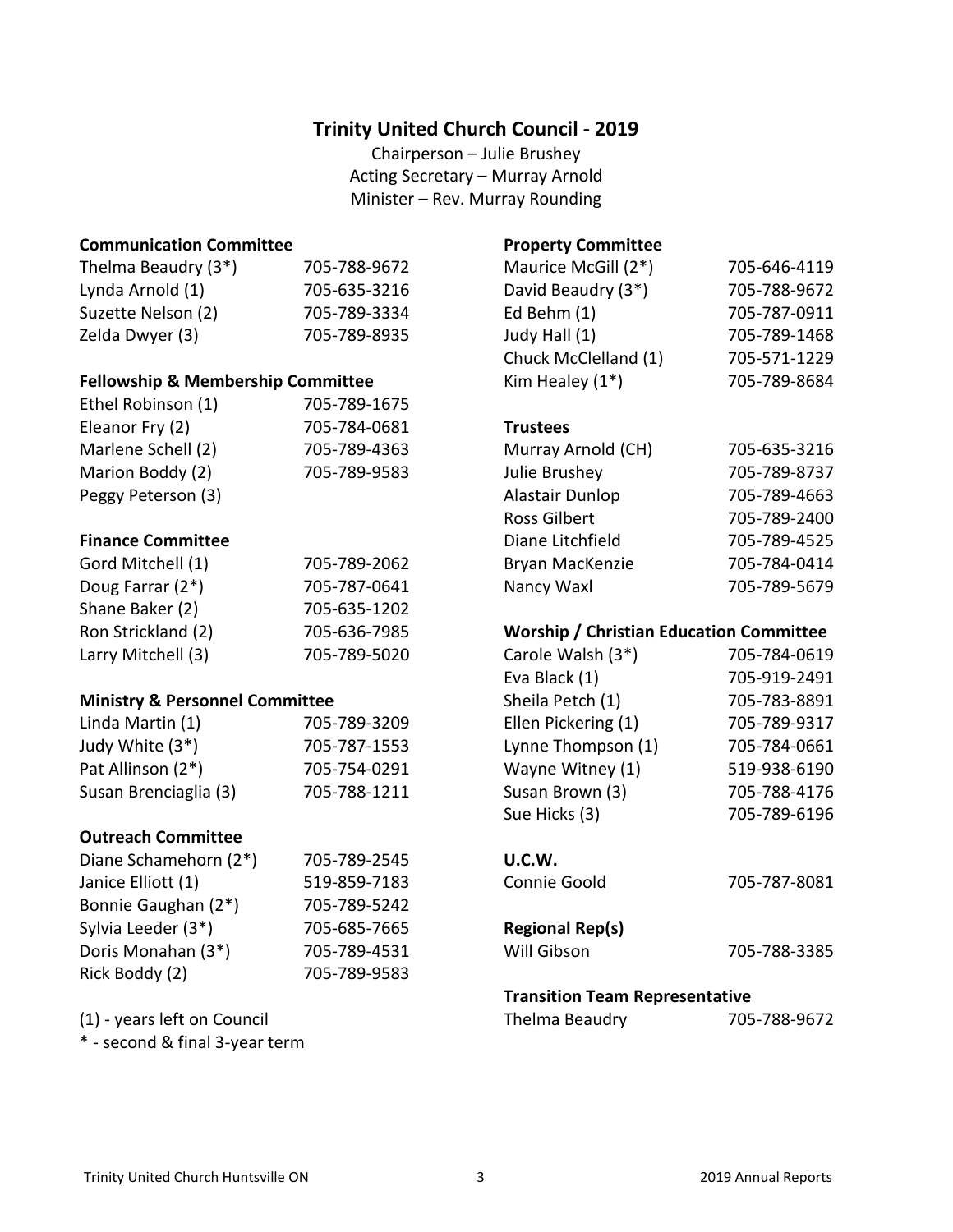# *Trinity Statistics*

|                                                      | 2014 | 2015 | 2016 | 2017 | 2018     | 2019           |
|------------------------------------------------------|------|------|------|------|----------|----------------|
| Number of marriages conducted by minister            | 16   | 13   | 12   | 15   | 7        | 0              |
| Number of baptisms                                   | 5    | 1    | 3    | 3    | 2        | 1              |
| Number of funerals conducted by minister             | 42   | 26   | 26   | 31   | 16       | 4              |
| Number of members received by transfer               | 6    | 6    | 9    | 17   | $\Omega$ | $\overline{2}$ |
| Number received by profession of faith               | 1    | 0    | 0    | 4    | 5        | 0              |
| Number of members removed by death                   | 12   | 8    | 4    | 10   | 10       | 11             |
| Number of members removed by transfer                | 0    | 1    | 1    | 0    | 2        | $\overline{2}$ |
| Number removed by Act of Council or request          |      |      | 17   |      |          | 13             |
| Roll correction added by Act of Council (April 2016) |      |      | 12   |      |          |                |
| <b>Total Membership</b>                              | 271  | 268  | 267  | 278  | 271      | 247            |
| Average Sunday attendance                            |      |      |      |      |          |                |
| (based on October and November)                      | 200  | 150  | 140  | 135  | 130      | 100            |
| Number of supporters (families and individuals       |      |      |      |      |          |                |
| who contribute by envelope or otherwise)             | 199  | 218  | 243  | 229  | 243      | 254            |

### Baptisms, Funerals, Marriages, Members

### *In Memoriam*

Listed are the funerals, memorials and celebrations of life. Deaths are also recorded here for members of Trinity that were held elsewhere or no funeral was recorded.

| Lenore Werry** | Linda Wilson                 | Bill Calvert**    |                    |
|----------------|------------------------------|-------------------|--------------------|
|                | Michael Vardy                | Janet Pringle**   |                    |
| Darcy Dingle** | Gloria Hartwick**            | Doug Petch**      |                    |
|                | Mansfield Rogers**           | Rick Fulford**    |                    |
| Jean Parrott** | <b>Reverend Derek Shelly</b> | Bryan MacKenzie** | Jessie Plowright** |

\*\* indicates names listed on the Membership Roll of Trinity United Church.

We remember them with affection and gratitude for their contribution to church and community, as we extend again our sympathy to their families.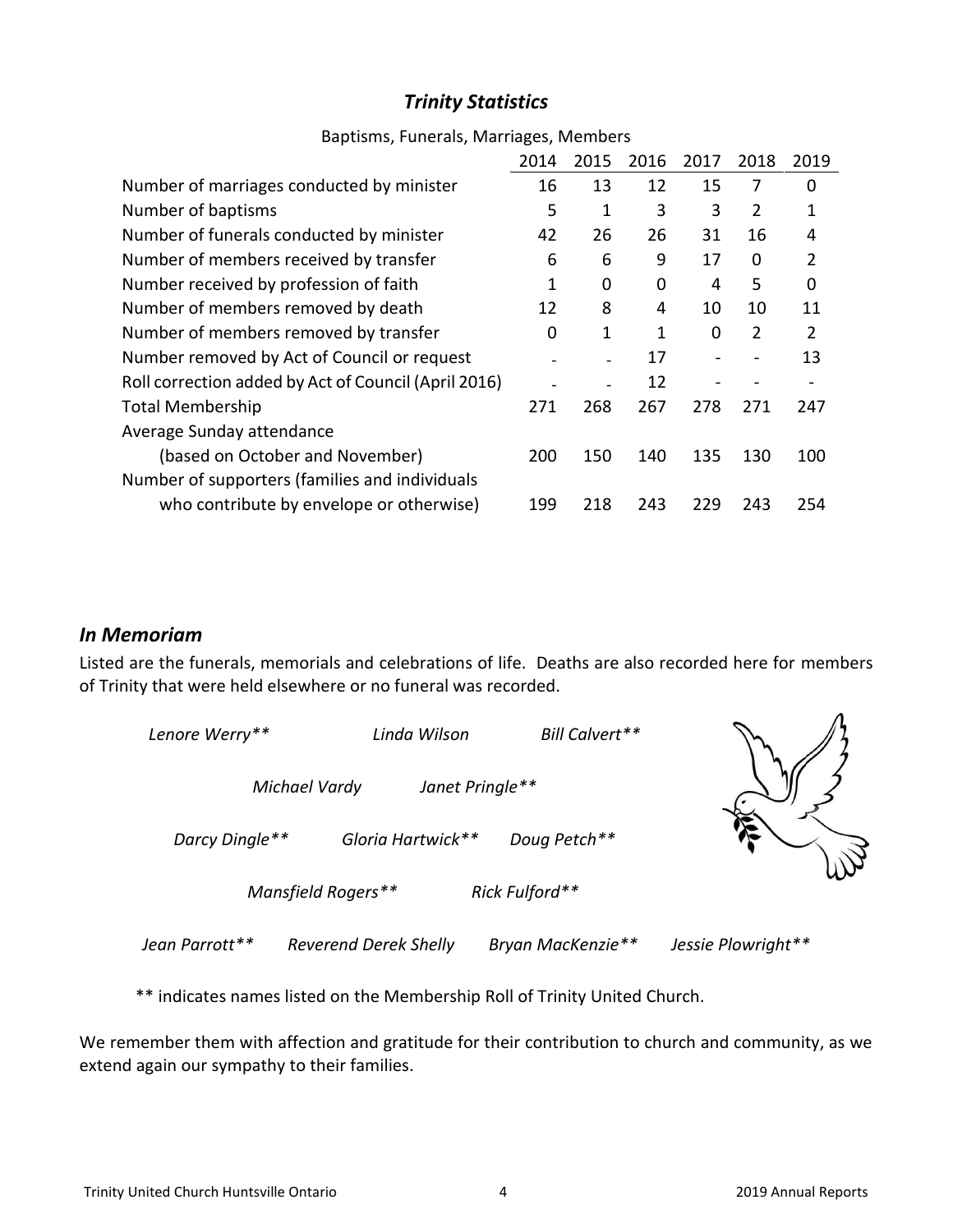### *Minister's Message*

Thank you, God, for my snow shoes!

In my message from last year's report, I ended by saying "BRING ON THE SNOW!"

One needs to be very careful what one says loudly enough for God to hear. My first winter in Huntsville provided lots of snow.

On Sunday, January 12, 2020 a considerable amount of snow and freezing rain stopped my car from moving up the road to get us to church. As I was slowly walking down the road to see about getting a ride to church, having to be very careful as I navigated my way on foot, I realized that even just that short walk would have been much easier had I had on my snowshoes. I was then aware of a real irony. The very snowshoes that would have enabled me to navigate my way to church that day, were hanging on the front of the pulpit at the church, hanging as symbols of Transition.

A lesson for Transition: Make sure that you have the tools you need, where you need them.

2019 has been a year of discovering and exploring the tools we have here at Trinity to embark on a journey of Transition. And as is always true, there are lots of them here at Trinity; RESOURCES ABOUND! Together, you have come to the place on the journey where you have heard and accepted and owned a new Mission for Trinity:

> *We are Trinity… called to be an inspiring, Spirit-filled community, reaching out to all and welcoming diversity.*

Now, this short and powerful statement stands as the guide and the measuring stick for everything you do as a community of faith. It also must be the starting place for your ministry. "What is our Mission at Trinity?" must be the starting place and the driving force for everything you do. When a congregation allows mission to drive them, the resources necessary to achieve your goals will appear.

I want to congratulate all of you and especially the Trinity Transition Team for getting to this place of your Transition journey; we have come a long way and winter isn't finished with us yet!

As we look toward Spring we are going to be working on our Vision for Trinity and laying the path which we are going to travel, to see our Vision become a reality. The question: "What is God calling us to do now, here, and as we go forward?" has never been more important. Visioning is about putting real, tangible, reachable goals in front of you. Those goals are all a result of your Mission and all work together to move you along your path to the realization of your Trinity Vision.

I hope that you can all feel very encouraged about this Transition journey because you have come a long way and you are making wonderful progress. Thank you for your dedication, your participation, your passion, and your love.

Dare I say it again…**Bring on the snow!**

*Murray Rounding* **Transition Minister**

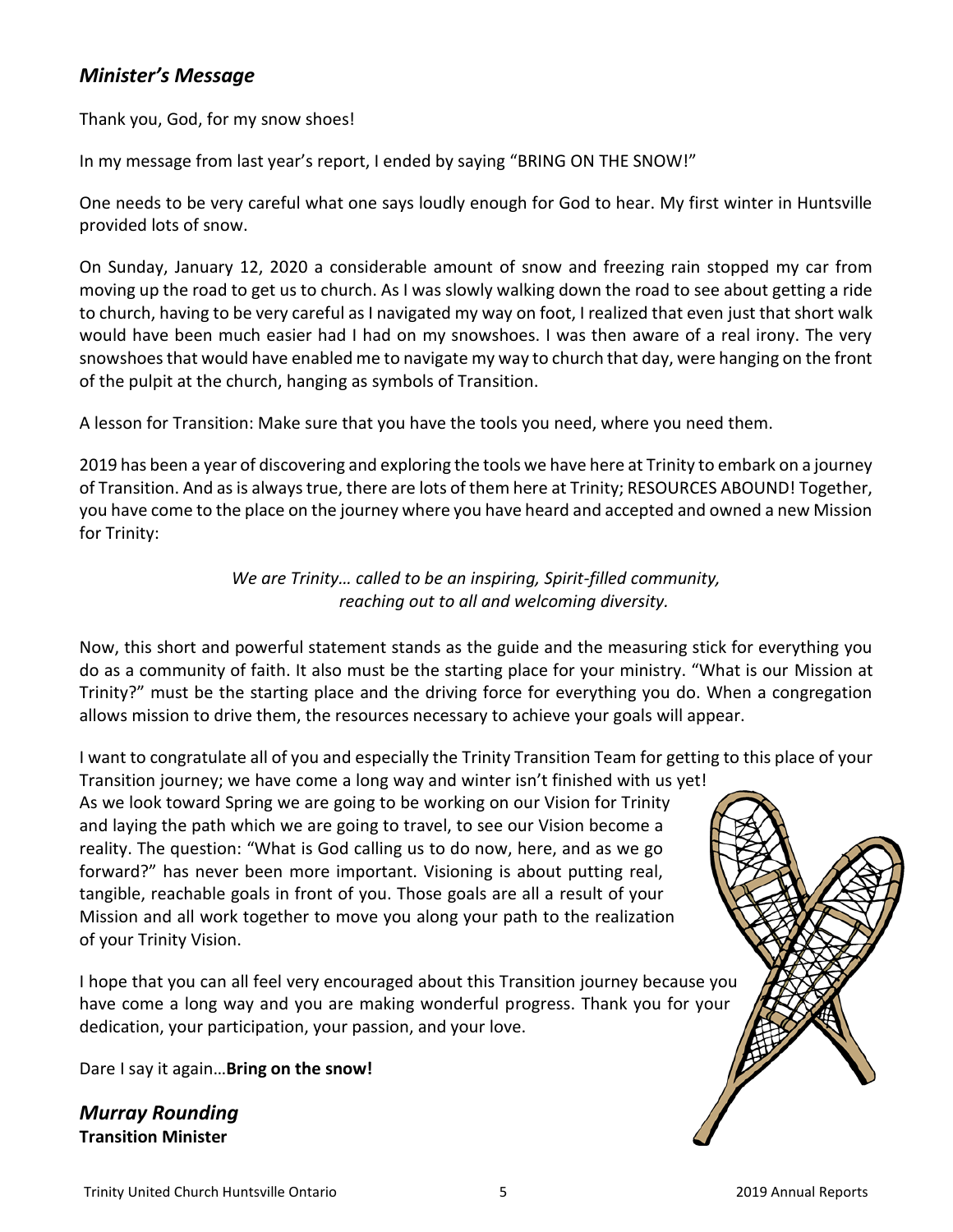### *Report from the Chair of Council Julie Brushey*

In 2019 Church Council's job was to keep the engine running while the Transition Team engaged in the work of envisioning Trinity's future. Church Council met monthly as usual except in July and August during which a sub-executive dealt with emergent business.

Council's discussions and decisions centred mainly around property (the joys of maintaining an old building) and financial (how to pay the bills) matters. We accepted and adopted a new Rental Policy prepared diligently by an ad hoc committee.

Financial issues probably took a disproportionate amount of our attention and concern, and yet much happened in that regard that was very gratifying. I am referring to the many and varied events that were organized under the "Special Fundraising" umbrella by Council committees and small groups that emerged to sponsor these. The fun and fellowship created by these events was amazing and the financial results spectacular. We had budgeted to raise \$18,000 through Special Fundraising but actually raised over \$26,000! Thank you to all who created and ran the events and all who supported them. And, in my thanks, I do not want to overlook those folks who dug deeper into their own pockets to increase their envelope or PAR donations. Your choice to support the church well is appreciated.

One of Council's proudest moments, I believe, was approving the hiring of Karen Hamra to be our Pastoral Care Coordinator for eight hours per week. Again, this was the result of work done by an ad hoc committee who examined our needs, put together a position description and interviewed Karen for the position. The congregation had initiated this hiring and approved it in the 2019 budget. Karen has been well-received by our aging congregation - our shut-ins, those of us who have taken ill or have been bereaved and others in need of spiritual care. She has been a great asset to the team of pastoral visitors by inspiring us at our monthly meetings, which is a form of pastoral care in itself.

The Transition Team, under Rev. Murray's guidance, has invested countless hours into examining who we are as a United Church congregation, and writing, with our input, a Mission Statement. Now they are looking at who we want to be, as they work on our Vision, again with our input. We are all indebted to them for the conscientious approach they are taking to their work.

2019 was the 150th Anniversary of the beginnings of Protestant Christian worship in Huntsville. We celebrated with two wonderful events - a 150<sup>th</sup> Anniversary Tea in May and a 150<sup>th</sup> Anniversary Dinner in October.



As I step down from my role as Council Chair, I wish to thank all those who have put forward their best efforts this year to keep our church running smoothly and have done so with a positive, open-minded, optimistic attitude. You are a credit to our church (and also to your parents!)

And lastly, thank you to Murray Arnold, the best "Acting" Secretary ever!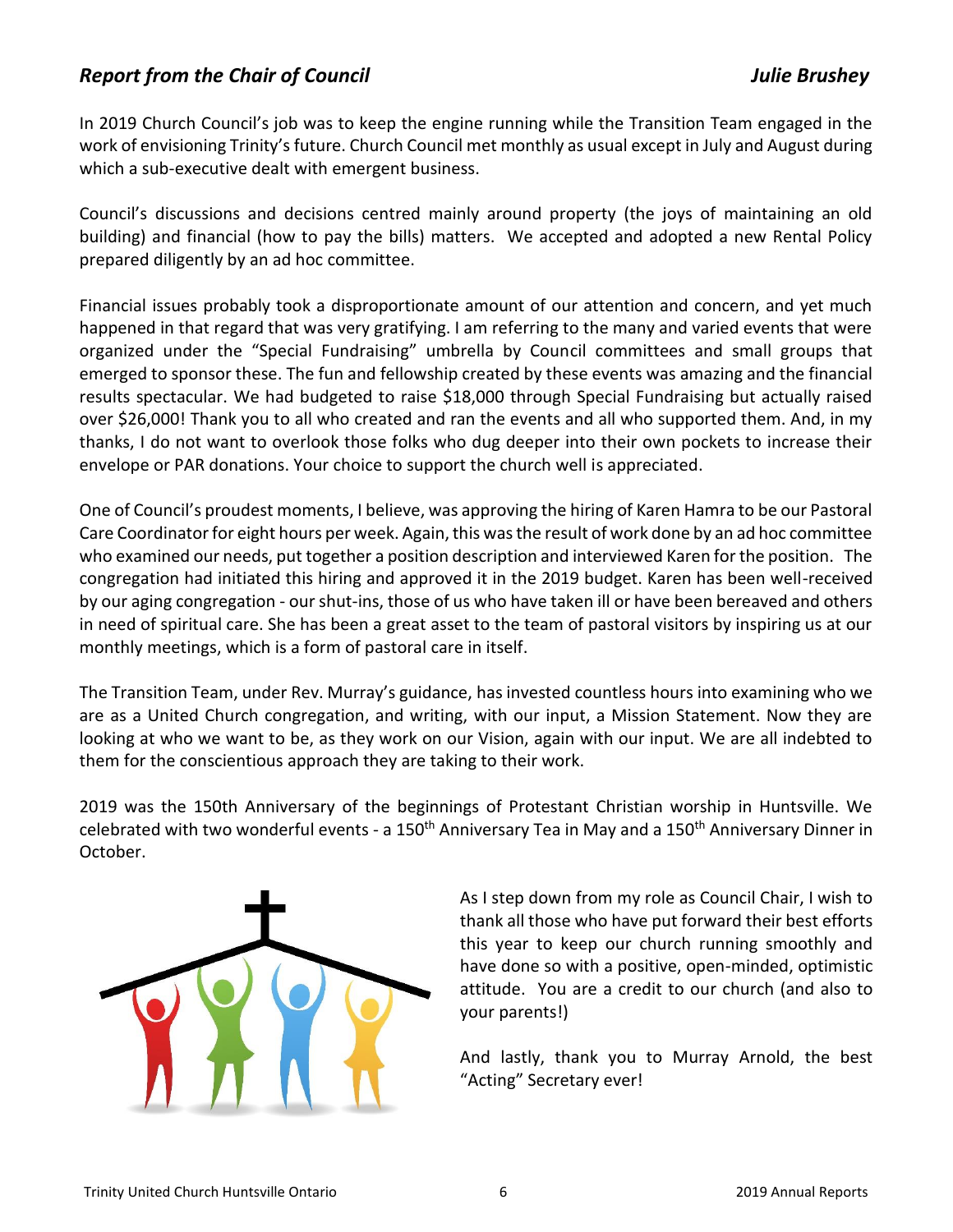### *Communications Committee Thelma Beaudry*

The Communications Committee is proud to report that 2019 was a year of change for Trinity's quarterly newsletter. Along with a new look came a new name, The Dragonfly. We had three goals that acted as a rudder for deciding how the new structure would work;

- To keep the congregation up to date on the work that is being done at Trinity,
- To report back on activities and fundraisers that were held, and
- To give the congregation space to make submissions about what feels good about Trinity.

It is our belief that the most important asset Trinity has is you, the congregation. The people who attend our church create the supportive, welcoming community that exists here. Our focus was to highlight how we worship, work and play together. Overall, I believe we were successful in achieving these goals.



Our committee consists of myself as Chair, Lynda Arnold, Zelda Dwyer, Suzette Nelson and Marion Nichols. Everyone has their own unique skill set and contributes to creating the newsletter, maintaining the bulletin boards and website, ensuring that information brochures are always available in the pews and all other tasks connected with keeping the congregation informed and connected.

I'd like to thank Anne Rounding, Marion Nichols and Heather Hockin for helping to edit the newsletter. Marion Nichols and Lynda Arnold were the

Main Street solicitors for the Congratulations page in the fall  $150<sup>th</sup>$  issue and we greatly appreciated the support of our neighboring businesses in this

edition. The choir were amazing and paid for the colour printing of the December Dragonfly. Lynda Baker continued in her role as media contact for Trinity events. Karen Hamra, the Pastoral Care Co-ordinator was a wonderful asset as she delivered the newsletter on her visits. As always, Suzy Simson remains a core foundation for this committee, always ready and willing to do whatever is required to support us.



As Trinity continues its Transition journey, so too will the Dragonfly. This newsletter will continue to report on what is happening at Trinity and, as our new vision unfolds, it will be a space where members of the congregation can submit their stories of inspiration and where they can read about the wonderful work of this Spirit-filled community, reaching out and welcoming all.

### **Fellowship and Membership Ethel Robinson**

The purpose of the Fellowship and Membership Committee is to promote Christian Fellowship, to help the congregation to exercise its ministry of pastoral care to the congregation and community.

The committee fulfilled their Coffee Hour commitments with much appreciation to some extra helpers. Easter and Christmas flowers were organized and ordered by the committee. They were delivered with many thanks to folks who helped to get them to our members in seniors' residences or long-term care facilities.

The members of this committee are Ethel Robinson, Marion Boddy, Eleanor Fry, Marlene Schell and Peggy Peterson. Shirley Neil had been our Chair and stepped down from that position, moving to Sarnia in the late summer. One of her final and most beneficial acts was to approach Council and the 2019 Annual Meeting to provide funding for the hiring of a Pastoral Care Coordinator which came to fruition in the hiring of Karen Hamra.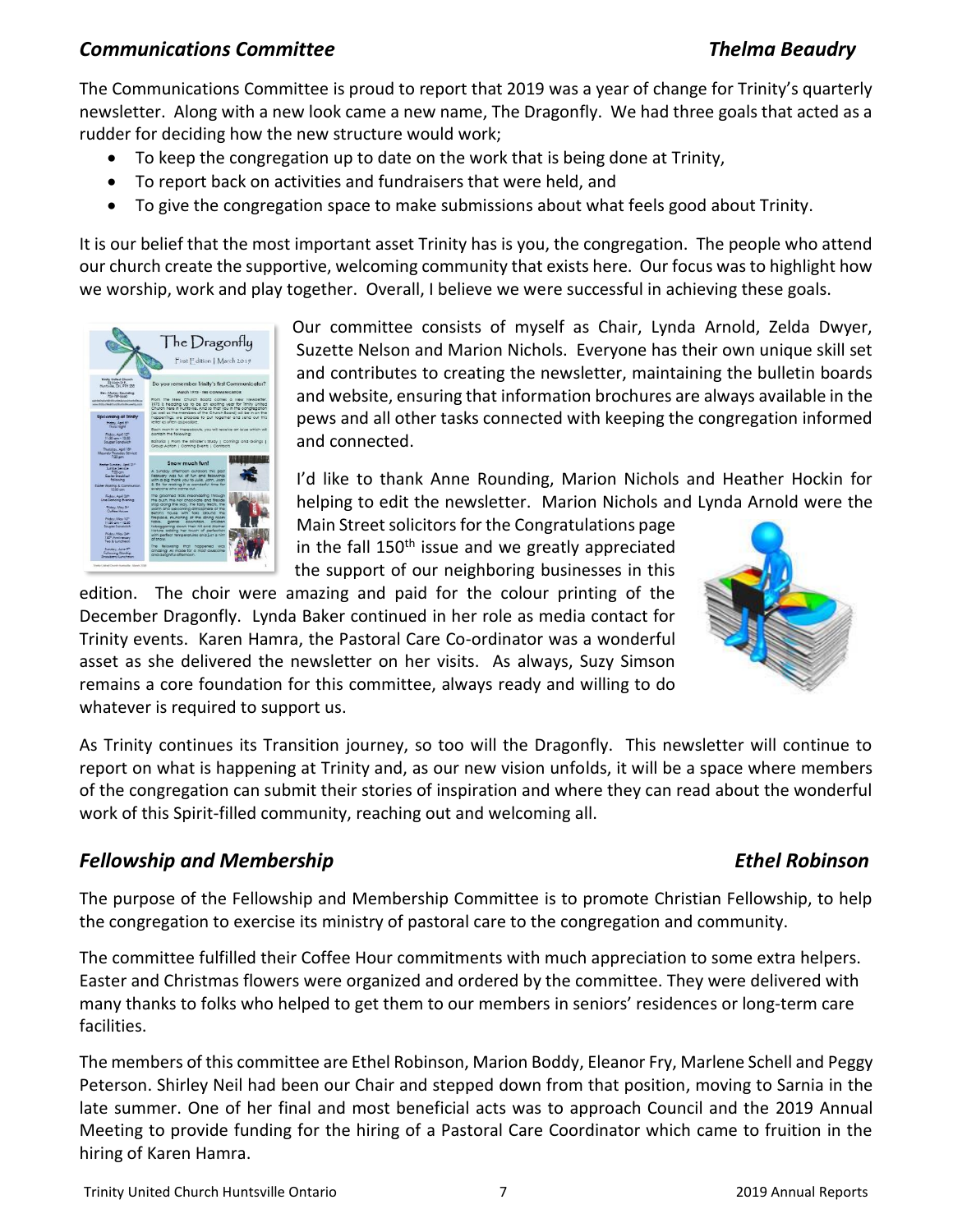### *Pastoral Care Coordinator Karen Hamra*

Pastoral care has been an ongoing ministry at Trinity, through the Minister and from volunteers for many years. This year in May, a Pastoral Care Coordinator was hired for 8 hours a week to provide pastoral care and support the volunteers in this ministry. This new role is in addition to the pastoral care provided by the Minister and it reports to the Minister.

The Pastoral Care team provides for the pastoral care needs of the members and extended family members of Trinity as suggested or requested, and it nurtures the Pastoral Care team in this ministry. The team meets once a month to review and offer support for visits, provide training as needed and to provide spiritual support to each other.

The team provides individual pastoral care support through in-person visits or by phone. Church members are visited in their homes, or hospital, or retirement/LTC residence, or hospice. Currently, a monthly, home-based spiritual support group for 3 members, not able to attend church, is being facilitated. Music and chapel services, have also been organized at the seniors' residences.

The Pastoral Care team supports Trinity members who are lonely, ill, dying, struggling with a life/health issue, shut-in, or in need of community/spiritual connection. The team currently serves about 50 members and looks forward to continuing this ministry in 2020.

With heartfelt gratitude I would like to thank all those giving their time and compassionate heart to this ministry; Julie Brushey, Joan Behm, Liz Arnold, Pat Crawford, Nadya Tarasoff, Nancy Waxl, Ken and Lila Deer, Rob Attfield, Lynn McGregor, Connie Goold. As well we extend a warm thank you to Rev. Nina Fulford providing monthly chapel services and Johnny Langille for monthly musical sessions.

### *Improv Kim Lambert*

During this past year, participation in this community outreach group has fluctuated between eight to 15 of its 30 plus members. Participants represent our community and include retired and working people, students and clients of Community Living. Our youngest has been 16 years old and the oldest is over 90. Several participants are members of Trinity United Church.

We focus in our sessions on learning and practicing the skills of IMPROVISATION. We create simple and sometimes complex scenes, act them out, and through the interaction learn to trust each other, listen to and accept what the other person is saying or doing, and letting go of our own predilections. These skills enrich our daily relationships.

The sudden passing of Derek Shelly who founded the group and was our mentor, led us to review

our goals and procedures. This resulted in a renewed commitment to the value of this creative and fun approach to healthy human relationships.

We are extremely fortunate that Ken Cole, who used to assist Derek, is willing to mentor our group. Ken has many years of practice leading improvisation groups. He is bringing to us some new ideas and different approaches and we value highly his contribution.

We are happy to participate with others in fundraising for Trinity by providing entertainment for 15-20 minutes or organizing an evening event. We also welcome you to come out some Tuesday evening to the Hearth Room at 7 PM and watch IMPROVISATION. You'll surely enjoy yourself and have some good belly laughs in the process.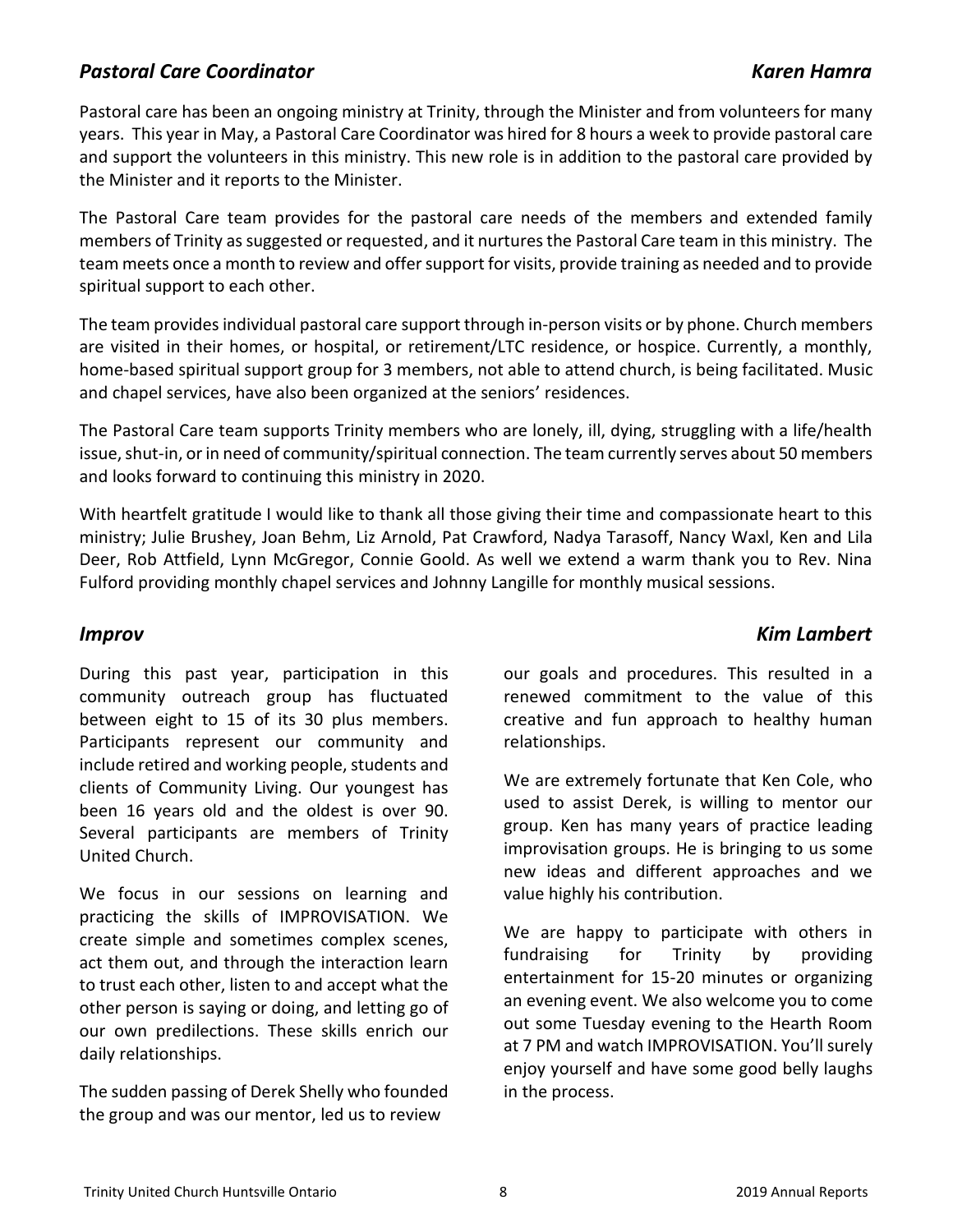### *Ministry & Personnel Committee Linda Martin*

Committee Members: Judy White, Co-Chair, Darcy Dingle (deceased), Susan Brenciaglia and Linda Martin, Co-Chair.

The purpose of our Committee is:

- to be available for consultation and support of all staff and contractors,
- to oversee the relationship of staff/contractors with each other and the congregation,
- to facilitate annual performance reviews as it relates to the goals and programs at Trinity,
- to prepare, review and revise job descriptions and contracts in consultation with the Minister and appropriate committee chairs.

Trinity's staff and contract members are:

Reverend Murray Rounding Church Administrator - Suzy Simson Director of Music - Johnny Langille Custodian - Wayne Stahls Treasurer - Bill Corrigan Pastoral Care Coordinator - Karen Hamra



Trinity also has outside contractors to cover snow clearing in the winter and weekend cleaning as required throughout the year.

In February and March, Nancy Waxl, Joan Behm and Linda Martin formed an "Ad Hoc Pastoral Care Committee" whose purpose was to research and determine the need and interest in pastoral care at Trinity. Once it had been established that the need and interest existed, we began the search for a qualified person to head the team. That person was Karen Hamra, who was interviewed and offered the contract position beginning May 14, 2019.

Our Committee provided refreshments after Worship during the month of April.

In May, Linda attended training at the Ontario Provincial Police office to learn how to conduct necessary police checks for staff, contractors and volunteers at Trinity.

On May 30th, Committee member Darcy Dingle, passed away. Darcy brought many gifts to our Committee. He is missed  $\bullet$ .

Youth attendance has been almost nil the last year but when youth do attend, Keira Brisbois continues to be prepared to entertain them, without compensation. Trinity is blessed to have Keira.

On December 13th, our Committee held a luncheon at Linda's home to express our sincere thanks and appreciation to Trinity's staff and contractors for all they do throughout the year. So much of their work is done behind the scenes and we know how hard they work to keep things running smoothly for us.

Here's how to get in touch with Committee members:

| Linda Martin, Co-Chair, | cell 705/571-0184  | or email drivingrange@cogeco.ca |
|-------------------------|--------------------|---------------------------------|
| Judy White, Co-Chair,   | cell 705/787-1553  | or email jawhite44@me.com       |
| Susan Brenciaglia,      | phone 705/788-1211 | or email suzabelle@vianet.ca    |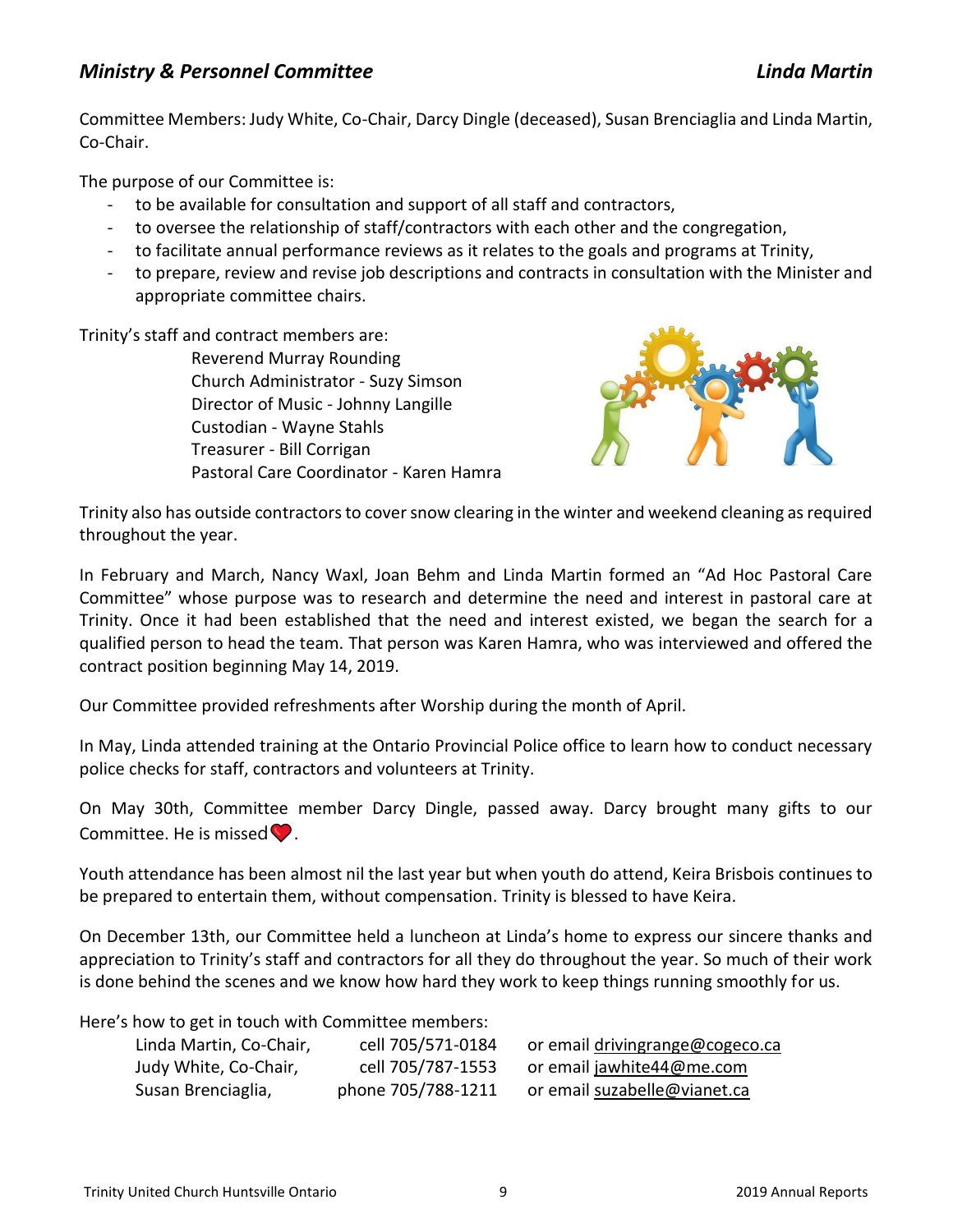### *Outreach Committee Diane Schamehorn*

The dedicated and supportive committee members are Doris Monahan, Rick Boddy, Janice Elliott, Sylvia Leeder, Bonnie Gaughan and myself. I would like to thank the members for their energy and assistance they provide. Several meetings were held during the 2019 year.

Some of our projects, we couldn't have been done without our church family and generous givings to the Benevolent Basket.

Each month we continue to provide \$100.00 of meat to the Salvation Army, thanks to Rick who looks after purchasing through FreshCo cards and delivery to the Salvation Army. We also provide \$100.00 monthly in Walmart cards to Chrysalis House.

We donated towards worthwhile projects through Gifts of Vision.

In June, we provided fresh strawberry shortcake dessert for a fundraiser.

In December, the generous donation of \$1300.00 in gifts cards, along with all the hats, mitts and socks, were collected from our church family. These were given out in December at the Table Soup Kitchen. The attendees of the dinner wish to thank everyone for their gifts of generosity. A special lunch, a thank you to Trinity's congregation, was provided by the Outreach Committee following the December White Gift Service.

We continue to thank Linda McEachern who faithfully comes once a week to fold church bulletins. She is provided with a bus transportation.

Several Trinity members provide transportation for church folks to attend service on Sundays.

Sylvia sent out 33 cards for various occasions to our Trinity people.

The Outreach Committee is launching a new food programme for 2020. Each month we are collecting non-perishable food items, and donating them to the Salvation Army to help keep their shelves full. They provide food once a month to 350 families.

The Outreach Committee is an umbrella for various activities in the church. You will find their reports elsewhere is this Annual Report.

### *Mission and Service Doris Monahan*

The Mission and Service of this United Church of ours is a profound and tangible expression of our faith across Canada and around the world. Together we are changing lives. By making Mission and Service a part of our giving, we are each answering God's call for us to mend the world.

With our gifts for Mission and Service, we each make a deliberate choice to

\*show our love for people and places across God's world

\*support the justice work of Mission and Service partners in Canada and around the world.

Our generosity is our way to contribute to God's mission in the world. It is how we make a positive difference as individuals and families in our own community through the mission of our congregation, across our country and around the globe through the Mission and Service of the United Church of Canada.

Good things happen when a Church focuses time, energy and money on others. It stimulates generosity and creative thinking that will enliven our congregation.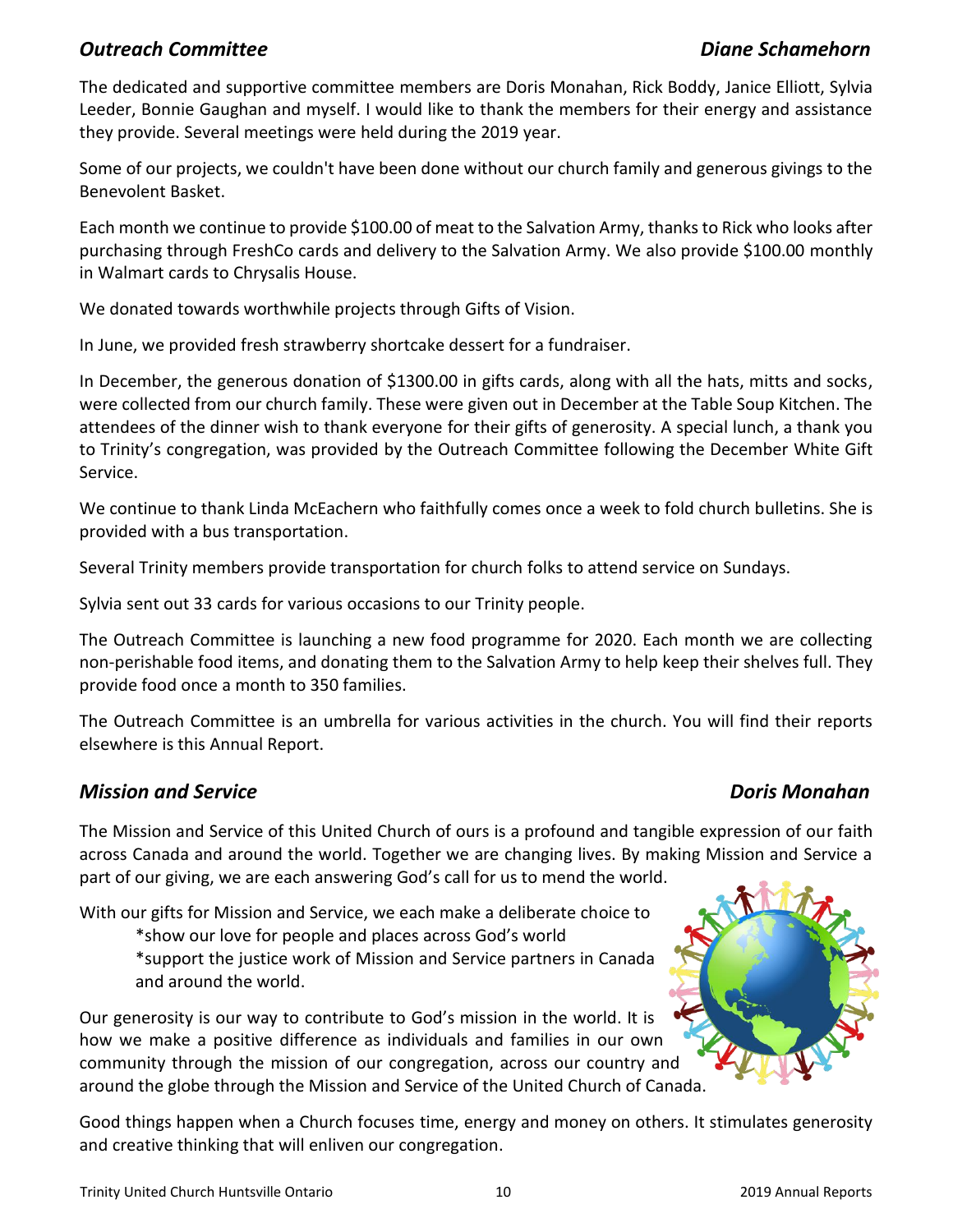### **Property Committee Maurice McGill**

The year of 2019 has been a trying time. We had a flood in the spring and damage was done to offices and the kitchen. First General, under our insurance policy, repaired all interior damage.

The roof over Trinity Hall needed replacement and we obtained prices ranging from \$78,000 to \$37,000. The first price was a complete strip-down of the roof, and the second, applied material over the existing roof, with new flashing included in both prices. The roofing will be completed before the end of January 2020.

The front steps last spring started to deteriorate because of freezes and thaws. We looked at a total replacement a) in concrete and b) repairs of concrete. Price a) ranged from \$10,500 plus railing to \$32,700 and b) was a new steel structure of \$12,000 with wood flooring and railing. We realized with the roof expenses we could not proceed. Chuck McClelland checked on the job of repairing the stairs and felt that he could fix the damage. Late in the fall, the steps and railings were repaired and painted. We have the structural drawings for the future which we feel is the proper way to go eventually.

There were some sewer backup issues in the Boiler Room that were initially handled by members of the committee and at this point continues to be challenge.

The normal repairs, mechanical and electrical, are an ongoing process. The exterior windows and doors need painting and an interior designer from Hilltop Interiors in Rosseau, Lena Patten, has offered to give us her suggestions on colour choices.

Rob Attfield's offer late in the year to provide painting and lighting for the hallway where the coats are hung is much appreciated. This will be completed in the spring of 2020.

I would like to thank our committee of David Beaudry, Ed Behm, Judy Hall, Chuck McClelland and Kim Healey, for all the hard work they have taken on and completed.

The Property Committee tries to meet monthly and between times are in contact with each other for the continuing usual maintenance.

We were sorry that Bob Monahan retired from the committee but he is still doing small jobs for us on occasion, which we truly appreciate. We also would like to thank Gord Booker who is our electrical consultant. We keep him quite busy. If you see any problems, we ask that you relay them to Suzy in the church office and we will fix them if at all possible or bring in the pros. Thank you.

### *Special Events Coordinator Jane Booker*

This is a new position that was established late in 2017. The purpose of this role is to encourage people to come forward with ideas for a fundraiser or special event for our Trinity Family and/or our community. Once the idea is presented, I see if there is sufficient interest to form a committee and then I assist that committee as required to make the event a reality.

The response I received from the congregation in 2019 was amazing and most impressive. Sooo many people came forth with ideas and a willingness to be a part of the organizing committee to make these events happen. To all of you, thanks for your hard work and dedication and I hope I can count on your continued commitment for 2020.

### Trinity United Church Huntsville Ontario 11 2019 Annual Reports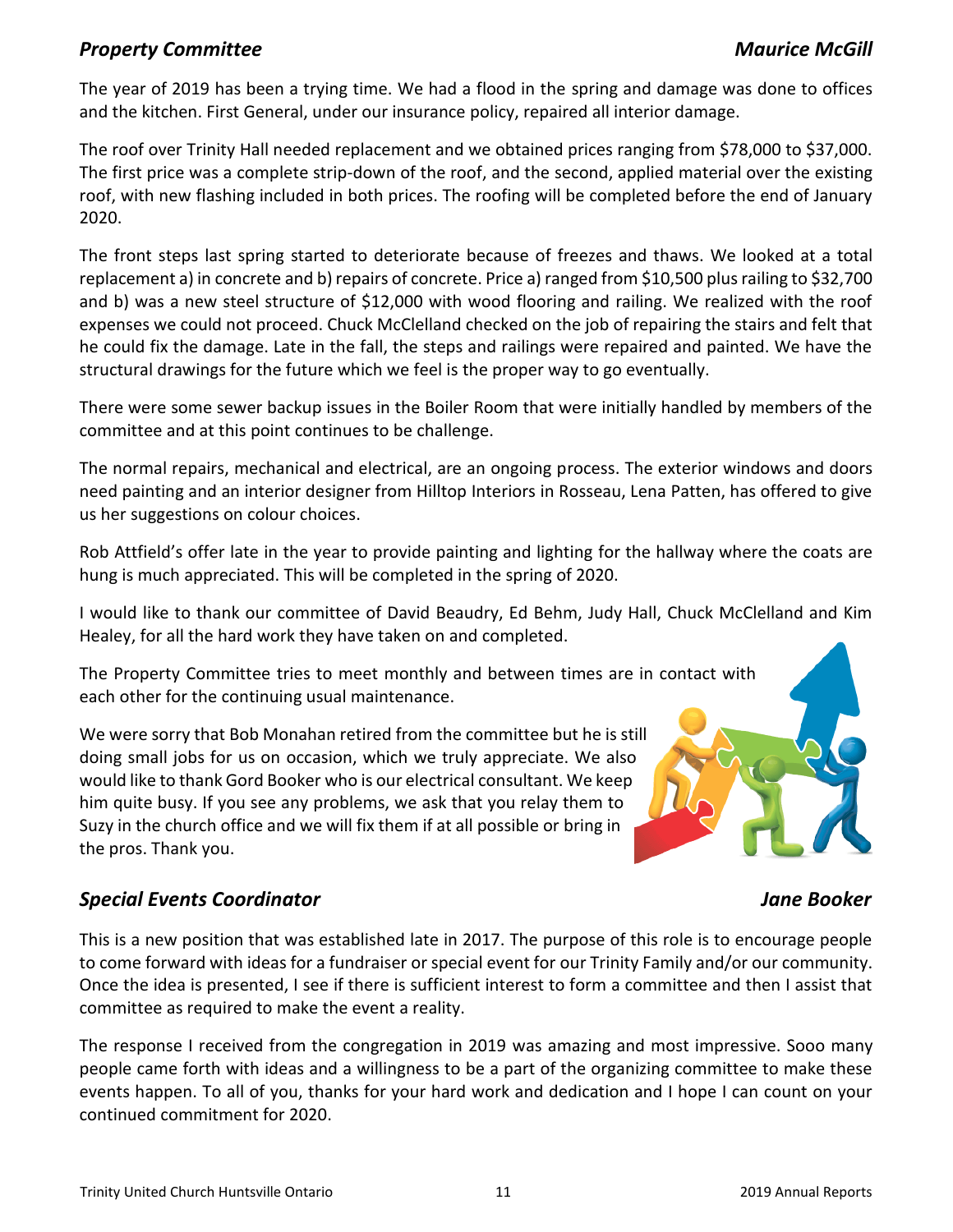Following is a list of events that occurred in 2019:

- To start off the New Year our UCW hosted their Annual Luncheon for Leprosy.
- An afternoon entitled: 'Fun, Fitness, Fellowship and Fireside' was hosted by the Behms' and Brusheys' following our AGM.
- Next came our Pancake Tuesday Lunch that was organized by Nancy Waxl.
- Another food event, The St. Patrick's Day Irish Stew Lunch, was hosted by our hard working UCW.
- Thanks to Eva Black and Sheila Petch for organizing our Trivia Night.
- Easter Morning Breakfast was served by Nancy Waxl and her "Egg-cellent" crew.
- Suzette Nelson with assistance from Thelma Beaudry and myself shook things up a bit and provided a fun-filled evening of Line Dancing.
- Once again, our most successful Silent Auction of Time/Talents took place in the month of May, thanks to our Go-Getter Gord Mitchell and the entire Finance Committee.
- In honour of Trinity's 150<sup>th</sup> Anniversary, a Tea was held in Trinity Hall and thanks are extended to Susan Brenciaglia and Gayle McCaig who spearheaded this event and to the many additional volunteers who make this afternoon so memorable.
- Chuck & Sally McClelland along with their group of "Summit Jammers" provided 2 very entertaining and successful Coffee Houses in 2019. These events are gaining in popularity and we look forward to their 2020 performances.
- Our Spring Variety Concert was a huge success due to our very dedicated members, Lynn McGregor and Bob Attfield (our in-house celebrity who was Huntsville's Got Talent Winner for 2019)!! The musicians they arranged for this event were truly Amazing!! To top off the evening Diane Schamehorn and the Outreach Committee provided a most delicious Strawberry Short Cake Dessert.
- The Martin Farm was the location for our Church Picnic this past June. Thanks to Linda & Murray for all their preparation and hard work in hosting this outdoor experience for our Trinity Family.
- The organizing committee of Anne Rounding, Diane Litchfield and Julie Brushey did an amazing job of coordinating the "Oooey Gooey Goodness Auction" in September. An expression of acknowledgment and gratitude is extended to the many bakers and to our most talented and devoted Auctioneer, Gord Mitchell.
- Our Anniversary Dinner was another function to recognize Trinity's Sesquicentennial Milestone. Thanks goes out to the Transition Team for taking the leadership role for this occasion. The Mitchell family provided many of the decorations and we thank them for making the Hall look so welcoming and elegant.
- The Frosty Fair under the direction of the UCW and with the help of many of our congregational members and community friends had another extremely successful year. A lot of work goes into this fundraiser and I am truly grateful for all who contribute.
- To round off the year we were treated to a most special musical evening that was orchestrated by our most gifted and talented Director of Music, Johnny Langille. Bob Attfield and Brian Smith rounded out the main performers in this evening entitled: The 3 Pianists. Special mention goes out to Ellen Pickering for her imaginative style as MC and to Chuck McClelland for his heartfelt tribute to Reverend Derek Shelly.
- The second Friday of each month from September to May, Souper Sandwich serves up freshly made sandwiches, homemade soups and delicious desserts. Nancy Waxl and her many "Souper" helpers make this event happen.
- And last but certainly not least, is the hard work and dedication of Fran Mitchell and Anne Rounding who each month organize our Fundscrip orders. This is great way to contribute to our fund-raising efforts.

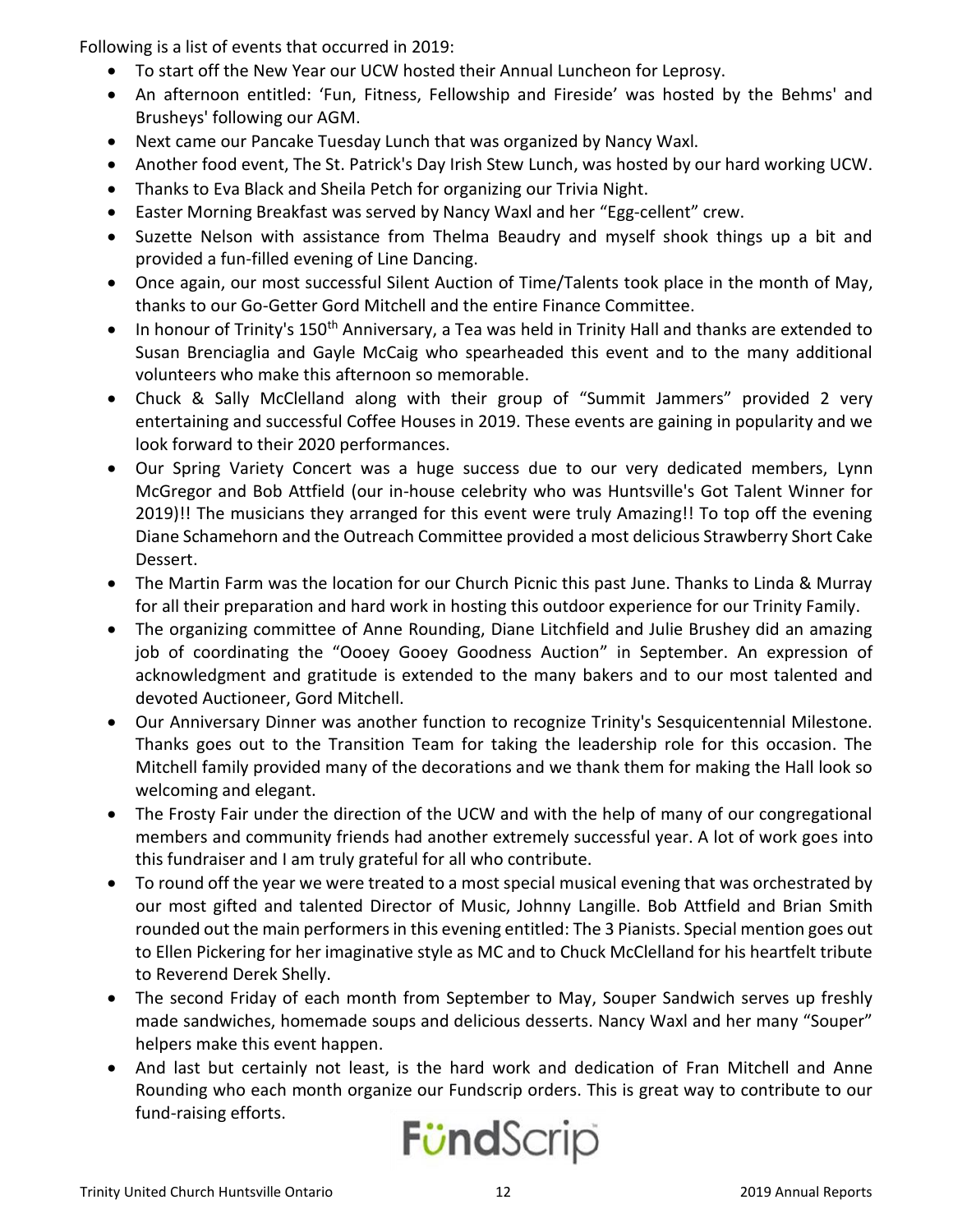And to all of you who supported and contributed in any way to these many and varied events, a heartfelt thank you is extended to each and every one of you.

If I have omitted any organizers, planners or events, please accept my apologies.

*Sooo… keep your ideas and suggestions coming loud and clear, As we all get prepared for another amazing fund-raising year!!*

# *Spirit Café Joanne Lips*

In the spring of 2019, we began to realize that attendance was becoming smaller. After a summer break, we tried again this past fall, but there was just not enough interest. So, our 'core group' made the decision that apparently Spirit Café had served its purpose for a number of years, and now needed to come to an end.

### **Souper Sandwich Lunch Nancy Waxles And According to the United States of the United States And According to Ma**

In 2019, we were able to contribute \$3400 to Special Fundraising. Besides our nine monthly lunches, we also catered to Meals on Wheels AGM in May. We welcomed two new coconvenors to our list this year, Lynn McGregor and Marion Nichols. The Committee members are Marjorie Adam, Diane Schamehorn, Betty Murr, Shirley Woodard, Connie Goold, Lynn McGregor, Marion Nichols and myself. We are fortunate to have Lynda Baker do our Community Advertising, and Sue and Doug Hicks delivering flyers to the community stores. We

# *The Table Soup Kitchen in Trinity Hall Justine McDonnell*

# also thank the husbands of some volunteers who

are in the kitchen prepping, too numerous to mention but all members of our Trinity Family, for setting up the Hall before lunches and staying to be cashiers, etc., even grilling when necessary. Our present teams are very enthusiastic about helping, and with a willing heart, we would welcome you with open arms in any area which appeals to you, donating soup, a dessert, or helping in kitchen or Hall. Contact? Me! We look forward to our 25<sup>th</sup> Anniversary on February 14<sup>th</sup>! See you then!

2,135 guests were served dinner in Trinity Hall during 2019. 2,030 adults plus 105 babies, youth and children.

Thankfully Trinity's congregation continue to keep the heat on, and repair roof leaks, providing a clean, uninterrupted, safe, accepting and pleasing dining room area in the congregation's Trinity Hall so that everyone who comes, will be able to enjoy a Monday night dinner.

"*I made too much food*" items donated by the congregation and community are always greatly appreciated and disappear in minutes. Henrietta's Pine Bakery and Kawartha Dairy donate twice a week, and Deerhurst once each month. Semi-retired, beloved, chef Randy Spencer and his wife Karen have been spoiling us by providing huge pots of excellent soup. When autumn arrives, the summer camps donate their unused bulk food to The Table Food Bank.

Trinity continues to unconditionally welcome and help those within and beyond our community.

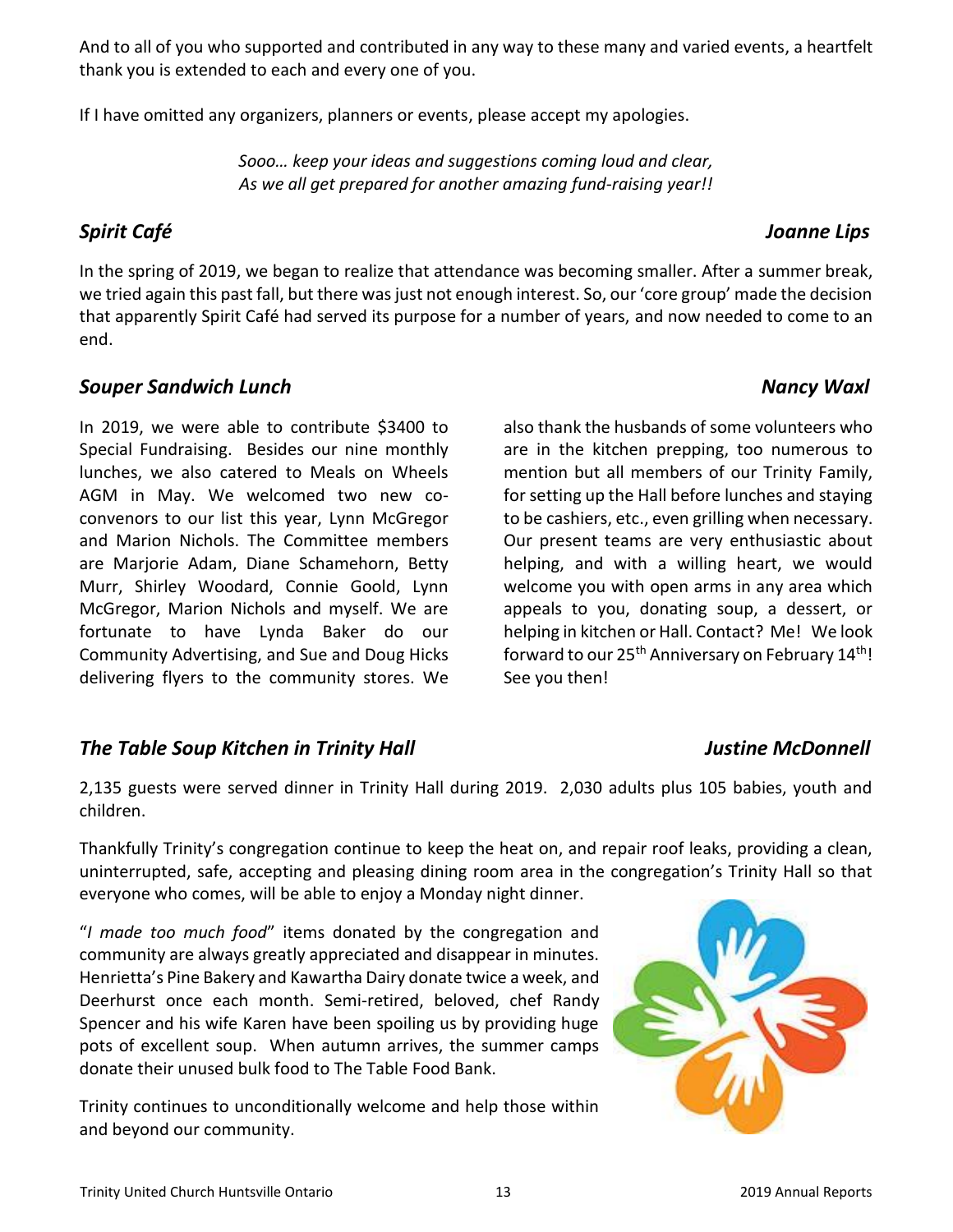# *Therapeutic Touch Shirley Boon*

The focus of the Huntsville Therapeutic Touch® (TT) afternoon group at Trinity United Church is OUTREACH. At monthly afternoon gatherings, we offer FREE Therapeutic Touch sessions to members of the community. In 2019, on the last Monday of the month, five to eight Therapeutic Touch practitioners gave a total of twenty TT sessions to twelve different guests.

Some of these guests stayed for the rest of our meeting with a meditation, chatting about TT experiences and giving and receiving sessions with each other. Some guests are learning to do Therapeutic Touch for their own self care.

Trinity Members who are also Therapeutic Touch practitioners and give free sessions at these gatherings are Shirley Boon, Chris Wall, Susan Brown and Rick Boddy.

Shirley Boon, Recognized Teacher with the Therapeutic Touch Network of Ontario, taught three full day Therapeutic Touch workshops at Trinity in 2019.

Thank you to Trinity for providing the space for this healing work and for advertising the free Therapeutic Touch sessions monthly in the church bulletin the Sunday before we meet at Trinity.

### *Trinity Transition Team Report Lynda Arnold & Will Gibson*

2019 was a year of gathering information from you, Trinity's congregation. As our Intentional Interim Minister, Reverend Murray Rounding introduced us to a variety of ways to collect the necessary data to form a mission and a vision statement. The Appreciative Inquiry produced core values, identifying the things that are important to all of us at Trinity. Behavior covenanting and Holy Manners were presented to the Council and committees as a way of working together cooperatively and reaching consensus in decision making. A large map identified Trinity's neighborhood, pinning our homes, and new governing structure options were researched.

A Retreat Day took place in May leading the team through the first Conversation Café, a new way of inviting input and ideas. Two Conversation Cafés were held with Trinity folk participating and in the fall a walkabout gave a different perspective of how our building looked from the outside and identified some specifics to make it more welcoming.



On the last weekend of October, the team coordinated a congregational dinner evening to celebrate Trinity's 150th anniversary and by November a mission statement was completed and approved by the congregation.

> *We are Trinity… called to be an inspiring, Spirit-filled community, reaching out to all and welcoming diversity.*

In the fall, Jen Nicholson stepped off the team. While we appreciated her efforts and contribution, we understood her other commitments, limiting her availability.

As the new year starts, we feel we are in the home stretch, working on a Vision and completing the goals laid out initially. We look forward to having everything in place to be able to call a new minister to lead Trinity in this new decade.

Members of the Transition Team are Reverend Murray Rounding, Shane Baker, Thelma Beaudry, Jane Booker, Jim Miller, Lynn Smith, Nancy Waxl, with Lynda Arnold and Will Gibson, Co-Chairs. Reverend Nina Fulford and Reverend Steve Willey are our Regional Reps and their input and guidance is much appreciated.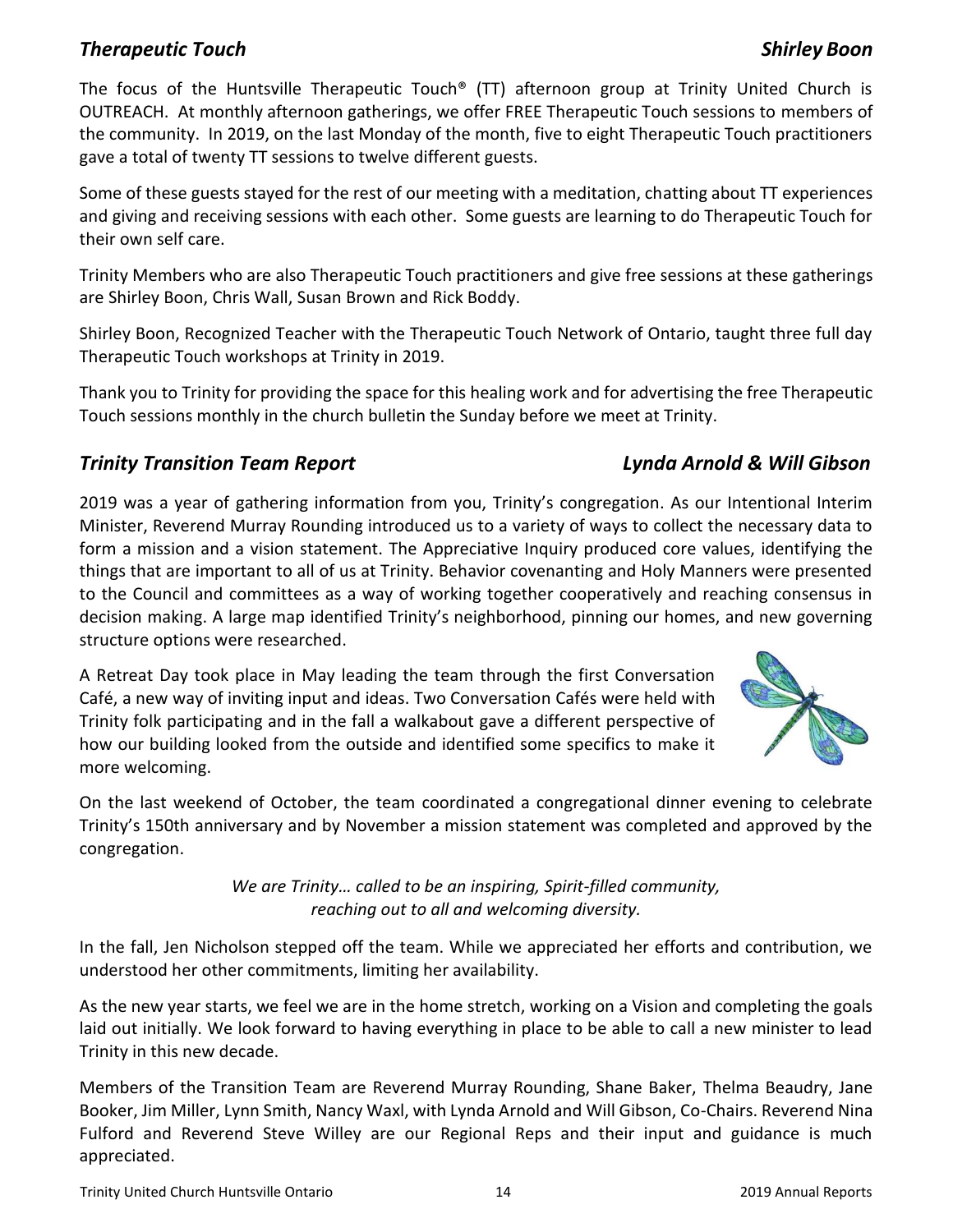### **Trustee Report** Murray Arnold

In my 2018 report to the congregation, I stated that the objectives for the Trustees in 2019 would be to 'manage the investments creating a regular income to Trinity's General Fund and to assist with financial support as directed'.

I am pleased to report that the manse proceeds investment funds have done very good overall and we were able to provide Trinity with approximately \$9000 over the course of the year. In addition to this we were able to provide a one-time lump sum payment to Trinity of \$5000 from manse investment income proceeds.

In 2020, we project providing Trinity with a \$10,000 income from the manse proceeds investment earnings.

In addition, the Trustees provided a grant to Trinity in the amount of \$15,000 towards the cost of the roof repairs to Trinity Hall and also covered the deductible costs of \$2500 for the repairs to the interior damage from last winter's ice/water damage.

The Trustees also arranged for a loan from Toronto United Church Council for \$20,000 to cover the costs of the roof repairs to Trinity Hall. This loan will be repaid by Trinity United Church funds.

The loan from the Trustees re the Ministerial household move has been repaid and the monies reinvested.

Our committee was shocked and saddened by the sudden passing of Bryan MacKenzie late this past year. Bryan was a long-time member of the Trustees and we miss his humour and wise counsel in our meetings.

I am grateful for the continued support and service of committee members: Julie Brushey, Alastair Dunlop, Ross Gilbert, Diane Litchfield, Nancy Waxl and Reverend Murray Rounding.

The committee appreciates the work of our Treasurer, Ross Gilbert, who provides detailed statements throughout the year and whose financial reports for 2019 are found in Part II.

Our goal for 2020 is to continue to manage investments and income, and provide financial support as directed by Church Council.

### *Trinity United Church Women Connie Goold*

First a huge thank you to Trinity's Congregation! Your support of our fundraising has been essential in enabling us to meet our budgeted 2019 major final donations: to Trinity \$7,767.88, Mission and Service \$3,000, to Leprosy Mission Canada \$789, also Chrysalis, Muskoka Chaplaincy, Friends of Fairvern, \$200 each. In addition, we purchased all the coffee for all church-related events at a cost of \$854.52. Please see Shirley Woodard UCW Treasurer's report in Part II for the details.

Some of the events we held: luncheon for Leprosy Mission Canada, our St. Patrick's lunch, hosting a spaghetti dinner before the Spring Fling Concert (thank you, Rob Attfield), Music Men "Afterglow" refreshments, book launch reception, our own Frosty Fair \$4746.26, (special thanks to Rick Boddy who helped with the dish washing for the Frosty Fair), catering for Unity Lodge and Muskoka Men reception. What a year!

For all the men who assist us in all our endeavours, we thank you for your faithful support and help throughout the year.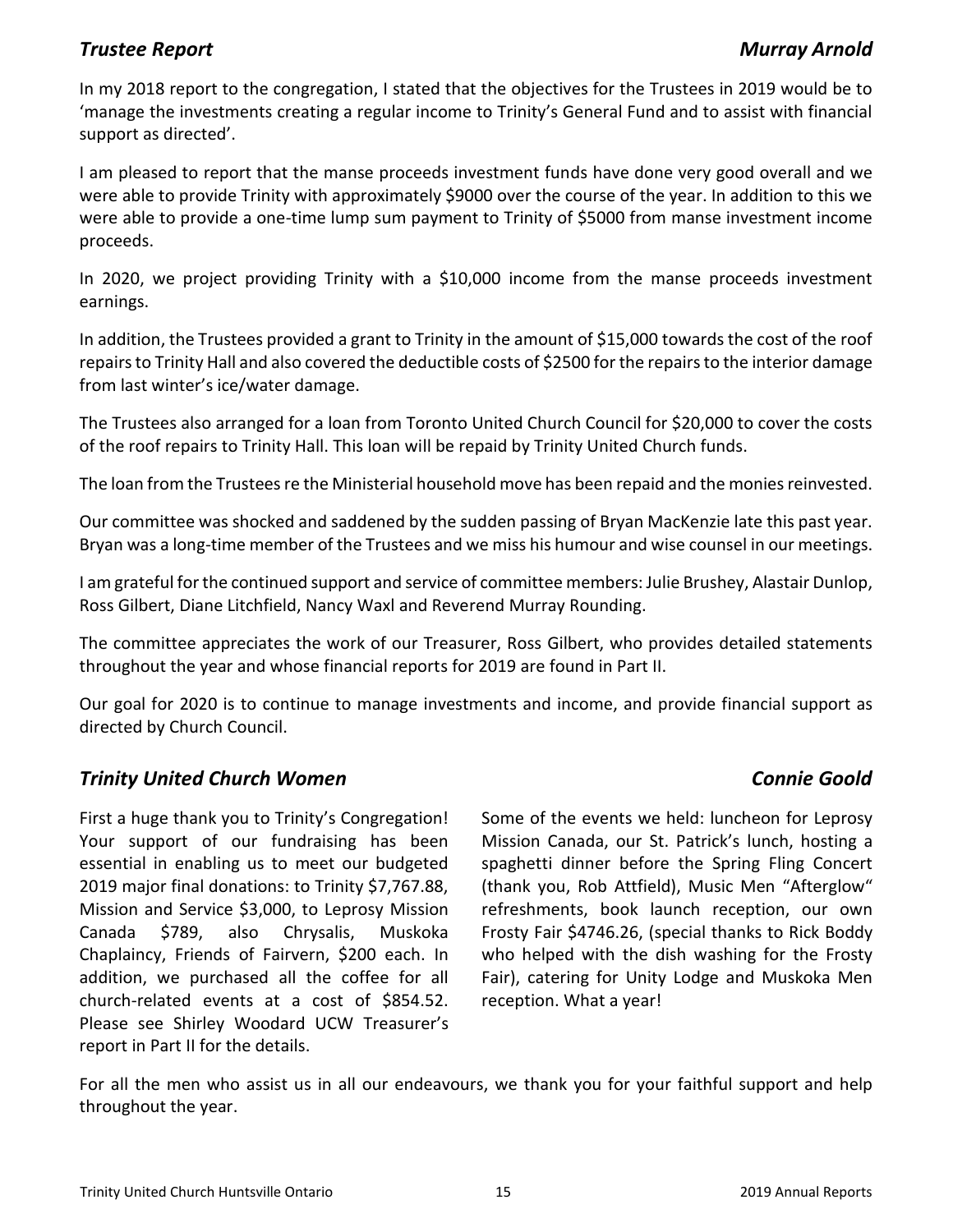### *Funeral Reception Report Nancy Waxl*

We catered to 7 funerals during 2019. A net sum of \$2500 was given to our UCW Treasurer. (Financial Report included in this Report). This service to the bereaved families is very much appreciated. At the moment, our UCW members supply squares/cookies etc. so we are able to keep a supply in our freezer to have on hand for catering. We do appreciate the Trinity members and Choir for their cooperation in donating sandwiches when called, and acknowledge their generosity with heartfelt THANKS!

The members of this Committee are: Trudi Craig, Pat Mattice, Phyllis Jones, Diane Schamehorn and myself. Extra helpers, when needed this year were: Fran Mitchell, Lynn McGregor, Ann Rounding, Judy White, Shirley Woodard, Julie Brushey, Justine McDonnell, Connie Goold, Pat Crawford, Sylvia Leeder, Deanna McKee, Chris Wall, and Pam Leeder. THANK YOU!

### *Shining Waters UCW Presbyterial Nancy Waxl*

Our meetings in the new set-up are not so frequent now. "Clustering" seems to be the norm so UCW groups are taking the initiative to do so to keep in touch. Since our Annual Meeting in May, the Executive met to plan the Togetherness Day event which was held on October 2<sup>nd</sup> at Cardinal Golf Club in King City. Our Guest Speaker was Beulah Hayley, President of National UCW. Her message was "That All May Be One" (John 17:21). This event was one of two held in the year, the other being the Annual Meeting in May. The Executive had a meeting in November to plan the Annual Meeting of 2020 and this will be held on May 4<sup>th</sup>, at Burton Ave United Church, Barrie, with guest speaker, Rev. Dorinda Vollmer, Minister at Alderville United Church in Alderville First Nation.

### *Worship/Christian Education Committee Carole Walsh*

The purpose of the Worship Committee is to encourage the people of God to gather regularly for worship and to make the act of worship central to the life of the congregation.

The 2019 committee members were: Carole Walsh (Chair), Eva Black (Secretary), Wayne Witney, Sheila Petch, Lynne Thompson, Ellen Pickering, Music Director Johnny Langille and The Reverend Murray Rounding.

Worship Committee Goals for 2019

- 1. 100 new hymn books
- 2. New Wedding and Funeral Policies
- 3. Adult discussion series
- 4. Sunrise Easter Service and breakfast
- 5. Easter Services
- 6. Outdoor Service at the Martin's farm
- 7. Ecumenical Service with other churches
- 8. Second Trivia night
- Wayne Witney and Donna de Vouge delivered 100 copies of More Voices Hymn books as a gift to Trinity United Church, knowing that it was one goal of the Worship Committee. We would like to thank them again for their generosity.
- The new Wedding Policy is complete and in the Church office. The Policy covers all weddings.
- The Funeral Policy is not yet completed.
- The second annual Trivia night was held April 5<sup>th</sup>. Approximately 40 people attended and had a lot of fun. The trophy was awarded to the winning team of Murray and Anne Rounding, Johnny Langille and Judy Hall. The Worship Committee would like to thank Eva Black for all her hard work in organizing the questions and acting as the emcee for the evening. Thanks also to Marj Adams for use of her popcorn machine.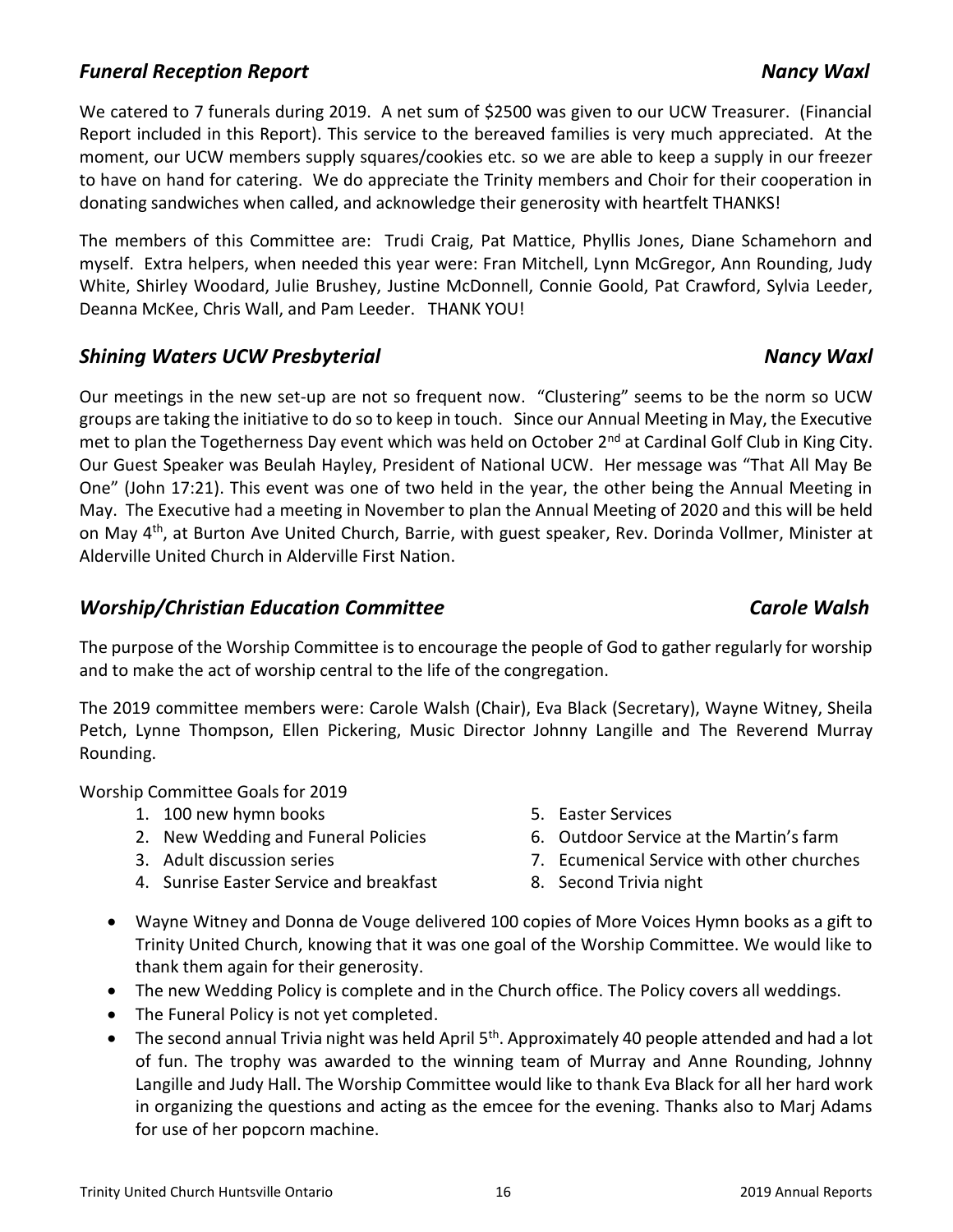- This year the Committee asked Congregation members to submit the name of their favourite hymn as was done last year. This year these hymns were incorporated into the summer music program and Johnny gave us a history of each hymn, one a week.
- Sheila Petch took on the job of ensuring that each week Trinity has greeters at both doors. They are now requested to take an attendance count each week. A big thanks to Sheila.
- The Book Club did not continue but a discussion group has been meeting the 4<sup>th</sup> Thursday of each month. The discussion centres on the topics in Broadview (the new name for the Observer). The wonderful thing that happens is that the discussion broadens into many areas of the church and happenings in the world. It's worth a visit.

### *Communion*

Communion dates for 2019 were March 3, April 21 (Easter Sunday), June 9, October 6 (World Wide Communion), November 24 and December 24 (late service, intinction). Thanks again to Judy Hall and Sue Hicks for the preparation of the Communion elements.

### *Palm Sunday*

Palm crosses were distributed to the congregation and two palm trees were at the front of the Sanctuary and of course, a beautiful banner hung on the wall.

### *Maundy Thursday*

Maundy Thursday is the Thursday immediately preceding Good Friday and Easter Sunday. In 2019 there was a worship service using a modified Tenebrae Service, which is a celebration of the last Mass before Easter.



### *Easter*

On Easter Sunday, a group gathered for a lovely sunrise service at Cann Lake. Those in attendance were invited back to Trinity Hall for breakfast. There was an Easter Sunday service in the Sanctuary at 10 am as usual.

### *Outdoor Spring Service*

An informal outdoor service has held at Murray and Linda Martin's farm on June 30<sup>th</sup>. The morning was picture perfect. The setting was lovely and Murray had it beautifully groomed. It was 'bring your own chair', and half the congregation brought a salad, while the other half provided desserts. Barbecued hot dogs were served, thanks to cook Ed Behm and team. The keyboard was set up so that Johnny could play his beautiful music and Sheila Givens and Marion Nichols provided a duet. Thank you to the Martins!

### *Advent and Christmas*

The Worship Committee would like to thank Lynda Arnold and her assistants for decorating the Sanctuary for the Advent and Christmas season.

This year Trinity participated in an Ecumenical Advent Service at St. Mary's Catholic Church. Other congregations that attended were from the Anglican and Presbyterian Churches as well as the Salvation Army and the Community Church. Our Johnny was the Music Director.

Murray held a Blue Christmas service on Monday, December 16<sup>th</sup>, recognizing some members of Trinity are grieving.

There were two services on Christmas Eve. They were held at 7 pm and 11 pm. Each service welcomed a good number and offered a celebration in different forms. Communion was celebrated at the late service and there was a candle circle while singing Silent Night.

### *Music*

The music program at Trinity continues to be excellent. The choir, led by the talents of Johnny, continue to fill the rafters with beautiful songs celebrating our Lord.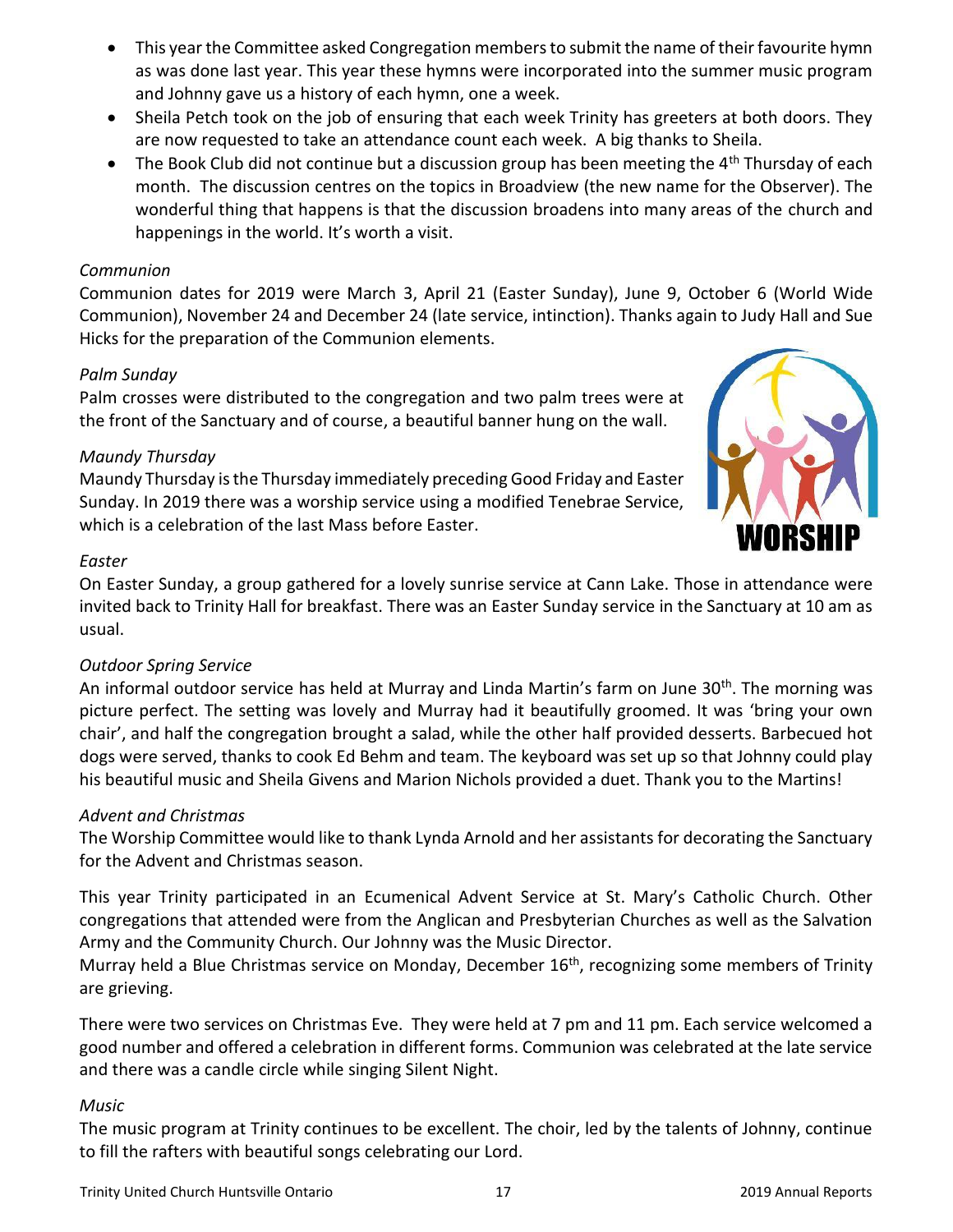A new adventure was moving the large grand piano up onto the floor of the chancel.

Johnny organized a fund-raising musical evening at Trinity. It was titled '3 Pianists' and headlined Johnny, Brian Smith and Bob Attfield. Other guest performers provided beautiful music. It was a night of hearing great talent and even having a few chuckles.

The Christmas Cantata was outstanding! Thanks to Johnny and the choir for their hard work.

# **ANNUAL MEETING – TRINITY UNITED CHURCH - Huntsville**

Sunday, February 3, 2019

83 people attended the Annual Meeting and 75 were in attendance for the business part of the worship service held in Trinity Hall.

MOTION - Judy White/Jane Booker

That Dorothy Russell be appointed secretary of the meeting …carried.

MOTION – Lynda Arnold/Diane Schamehorn That Joanne Purchase be appointed chair of the meeting …. carried.

Joanne called the meeting to order.

MOTION – Gord Mitchell/Gord Booker

That adherents be granted voting privileges …. carried.

The presentation of the Report from the Annual Congregational Meeting of February 4, 2018 followed and the following error was noted on p.29 that Paul Stephen gave the Madill Church report not Doris Monahan. Formal minutes are not available.

MOTION – Thelma Beaudry/Diane Schamehorn

That the Report be received with the above correction …. carried.

BUSINESS ARISING FROM THE REPORT – None

MOTION – Nancy Waxl/Bill Corrigan

That the Minutes of the Special Congregational Meeting of March 11, 2018 be approved …carried.

### MOTION – Shirley Boon/Shirley Neil

That the Spoken and Written Reports for 2018 with the exception of the Trustees Report, the Finance Report (Financial Statement and Budget) and the Nominations Committee Report be received …carried.

Lynda Arnold made the following corrections to the 2018 Annual Report:

p.3 – 2018 Council – some dates of service are not accurate – omit for approval

p.4 – In Memoriam

Richard Robertson was a full member and there should be 2 stars by his name.

p.4 – Statistics

 Deaths – 10; making the Total Membership – 271 Par/Envelope/Occasional/Visitor contributors – 243

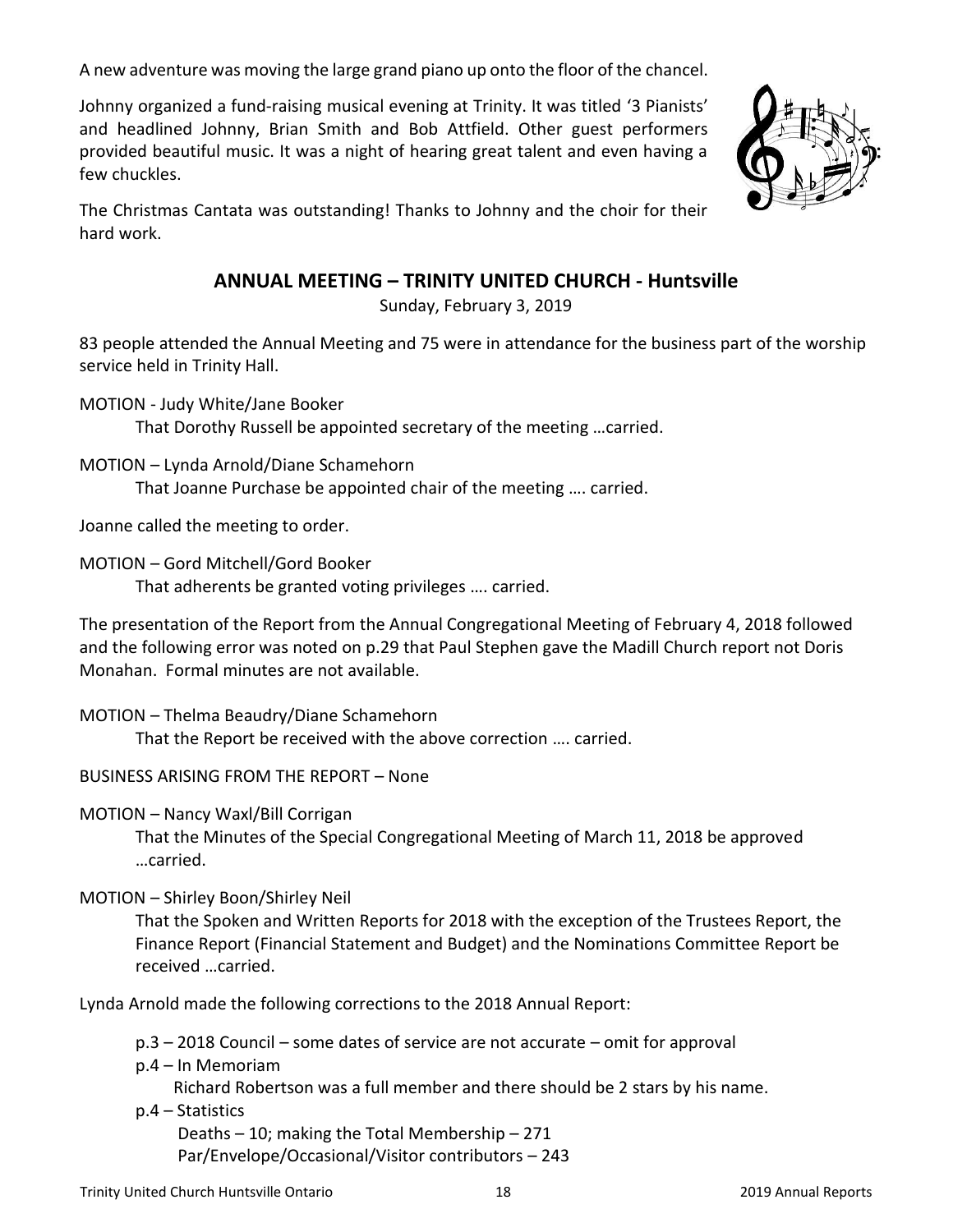MOTION – Lynda Arnold/Lynn Montgomery

That the amended report be accepted and received …. carried.

Murray Arnold presented the Trustees 2018 Report.

MOTION – Murray Arnold/Diane Litchfield That the Report of the Trustees be approved …. carried.

Gord Mitchell presented the Finance Committee Report.

- MOTION Lynn Montgomery/Maurice McGill That the revised financial statement for 2018 be accepted …. carried.
- MOTION Gord Mitchell/Thelma Beaudry That the Budget for 2019 be approved …. carried.

In the Special Fundraising list, the 'Other" amount was for proceeds from the Coffee House and going forward the 'Coffee House' will be on the list of Special Fundraising.

Gord brought attention to the increase of 12% in the budgeted amount for envelope and PAR income. This income has dropped considerably over the past couple of years and so the congregation is asked to increase their givings in order to balance the budget and also to support all the fundraising initiatives, in particular the Fundscrip Program that generates income without extra outlay from the participants.

The \$10,000 budgeted for Visitation Coordinator requested by the Fellowship and Membership Committee was questioned but deemed necessary to provide the help and support for those in crisis and those on the visiting team.

Also questioned was the lack of money budgeted for Youth Programs but it was pointed out that money is available for any initiative that might arise.

Nancy Waxl presented the 2019 Nominations Committee Report on p.28 and thanked retiring members.

### MOTION – Nancy Waxl/Connie Goold

That the two positions for Trinity's Regional Representatives be left open and the 2019 Council be empowered to fill those positions as required …. carried.

### MOTION – Nancy Waxl/Bill Corrigan

That the floor be open for nominations for the position of Council Chair for a 2-year term with the Nominating Committee presenting Julie Brushey. No other nominations were made, the Chair closed the floor and Julie Brushey was elected…. carried.

### MOTION – Nancy Waxl/Bill Corrigan

That the floor be open for nominations for the position of Vice Chair. No nominations received so this remains open.

### MOTION – Nancy Waxl/Lynn Seely

That the floor be open for nominations for the position of Council Secretary. Nominations made were not accepted so this remains open.

### MOTION – Nancy Waxl/Maurice McGill

That the following be nominated for a second 3-year term on Trinity's Council: David Beaudry, Thelma Beaudry, Sylvia Leeder, Doris Monahan, Carole Walsh and Judy White…. carried.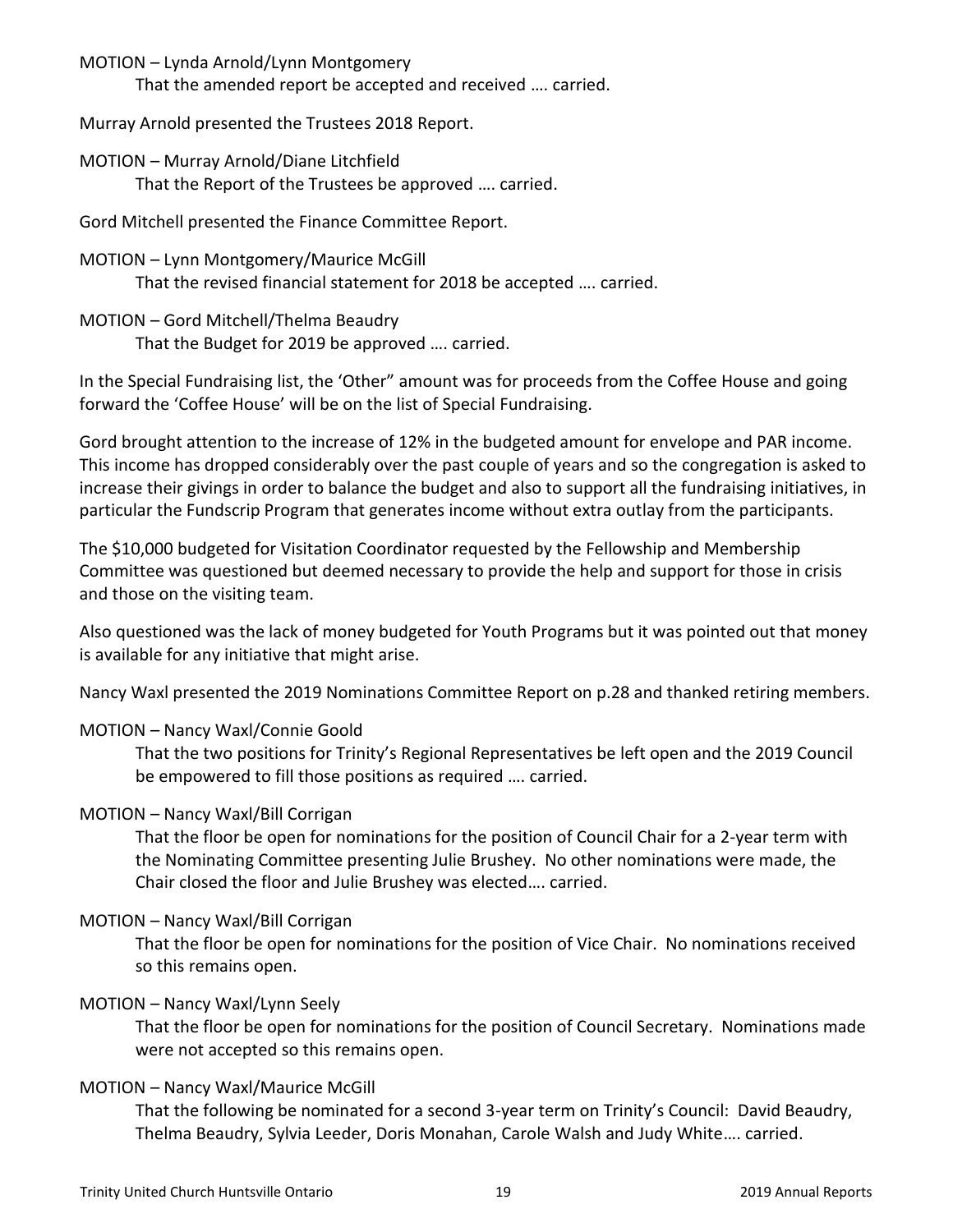### MOTION – Nancy Waxl/Jane Booker

That the following be nominated for a new 3-year term to Trinity's Council: Susan Brenciaglia, Susan Brown, Zelda Dwyer, Sue Hicks, Larry Mitchell and Peggy Peterson and that the floor be open for nominations to Trinity's Council Committees. No further nominations were forthcoming and the above were elected…. carried.

Nancy read the list of those elected as Trinity Council for 2019. Ian Currie has retired from Council and his name should be removed.

NEW BUSINESS – None

### COURTESIES – Lynda Arnold

Lynda thanked the congregation, volunteers and staff for their fellowship and hard work. She thanked Wayne and his weekend helper, Jonathon Wallace, for their dedication to keeping the property clean and safe, Johnny and Bob for their beautiful music, Suzy for her patience and friendly disposition in the office and Linda for her volunteer help there every Thursday. She thanked Derek Shelly for his ministry, David Woodall for his capable and entertaining part-time supply ministry and then welcomed Interim Minister Murray Rounding into the fold. She also thanked Joanne Purchase for her 3 years as Chair of Church Council.

All members of the Trinity Council for 2019 were then asked to stand and be installed.

MOTION TO ADJOURN – Judy Hall

# **CONGREGATIONAL MEETING - TRINITY UNITED CHURCH - Huntsville, ON Sunday, December 8, 2019**

Present: see attached listing (84 present)

- 1. Julie called the meeting to order.
- 2. Motion 1: Elsie Corrigan/Shirley Boon That the agenda be approved as presented. Carried
- 3. Motion 2: Judy Hall/Linda Martin That Murray Arnold be appointed secretary for this meeting. Carried
- 4. Motion 3: Lynn McGregor/Thelma Beaudry That adherents be given voting privileges for this meeting. Carried
- 5. Mission Statement presented for approval: *We are Trinity… called to be an inspiring, Spirit-filled community, reaching out and welcoming diversity.*

Jim Miller, a Transition Team member, explained how the mission statement had been arrived at with all the congregation's input over the past few months (Conversation Cafés, Appreciative Inquiry, etc.) and also, that all input received had been considered and the statement modified to the presented one.

Motion 4: Jim Miller/Lynn Smith

That the Mission Statement as presented, be approved. Carried

Rev Murray had all of us stand and read the new Mission Statement together.

6. Meeting was adjourned.

Trinity United Church Huntsville Ontario 20 2019 Annual Reports